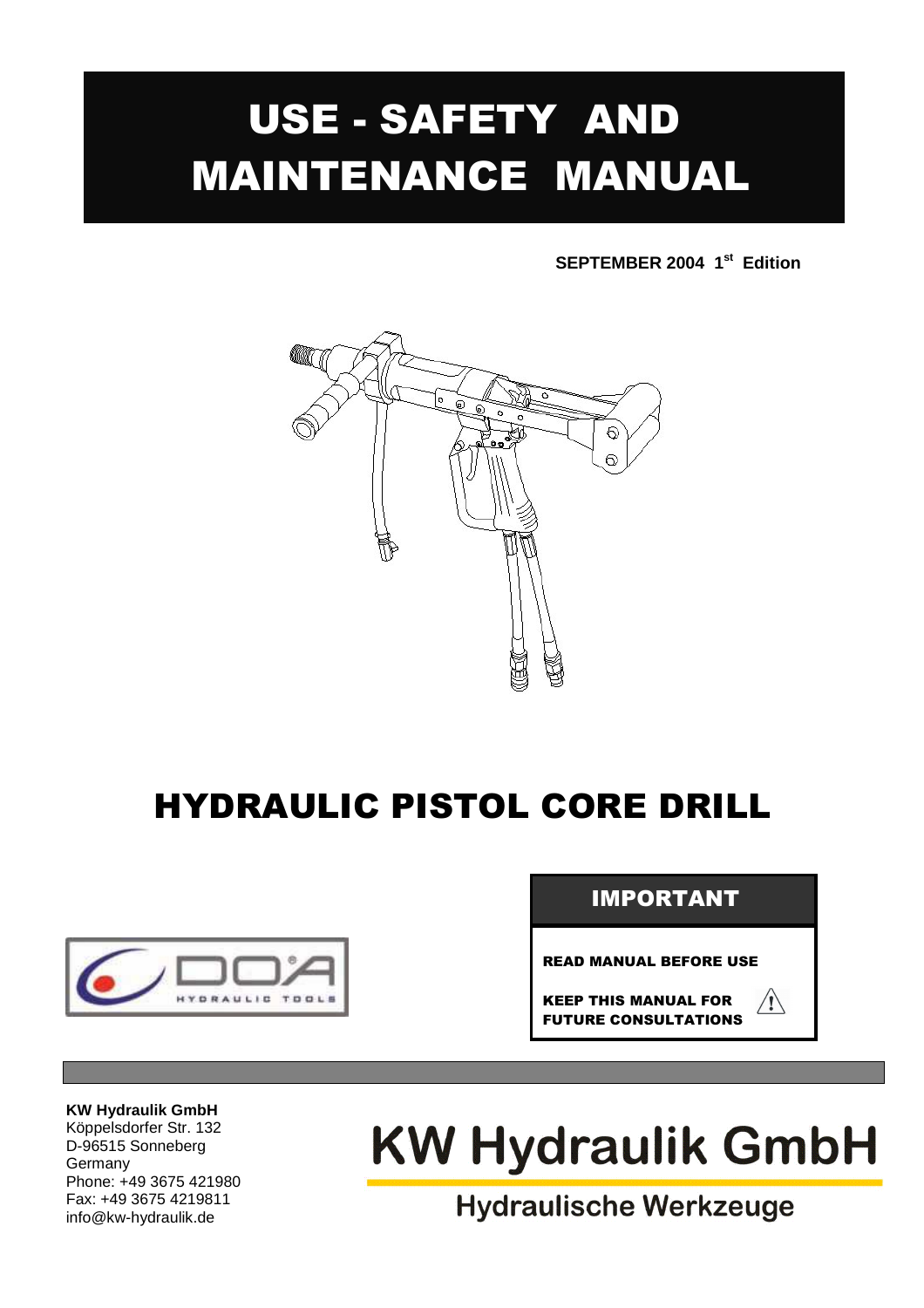# CONTENTS OF THE MANUAL

|                                                                                                                                                                                                                               | Page                                                    |
|-------------------------------------------------------------------------------------------------------------------------------------------------------------------------------------------------------------------------------|---------------------------------------------------------|
| <b>INTRODUCTION</b>                                                                                                                                                                                                           | 3                                                       |
| <b>SAFETY SYMBOLS</b><br>$\bullet$                                                                                                                                                                                            | 4                                                       |
| <b>DESCRIPTION OF THE PRODUCT</b><br>$\bullet$<br><b>DESCRIPTION</b><br><b>TYPICAL APPLICATION</b><br><b>ACCESSORIES ON REQUEST</b><br><b>DIAMOND CORE BITS</b><br><b>TYPICAL POWER SOURCES</b>                               | 5<br>$\mathbf 5$<br>$\frac{5}{5}$<br>5                  |
| <b>TECHNICAL CHARACTERISTICS</b><br>GENERAL VIEW - MAIN COMPONENTS AND THEIR FUNCTIONS<br><b>WEIGHT AND DIMENSION</b><br>PERFORMANCES - SPEED<br><b>HYDRAULIC CHARACTERISTICS</b>                                             | 6<br>$\overline{7}$<br>$\overline{7}$<br>$\overline{7}$ |
| <b>GENERAL SAFETY NORMS</b><br>$\bullet$                                                                                                                                                                                      | 8                                                       |
| USE OF THE PRODUCT<br>WHAT NOT TO DO<br><b>BEFORE WORKING</b><br>USE OF THE TOOL<br>MANUAL CORE DRILLING OPERATIONS<br>DRILLING WITH DRILL RIGS<br><b>END OF OPERATIONS</b>                                                   | 10<br>12<br>13<br>14<br>14<br>15                        |
| <b>MAINTENANCE AND CARE</b><br><b>CLEANING</b><br>PERIODICAL CONTROL<br>MAINTENANCE OF THE FLEXIBLE HOSES<br><b>DISPOSAL AND SCRAPPING</b><br><b>REPAIR</b><br><b>GENERAL INFORMATION ON THE REPAIR</b><br><b>DISASSEMBLY</b> | 15<br>16<br>16<br>17<br>17<br>18<br>19                  |
| <b>PROBLEM / CAUSE / SOLUTION / CHART</b>                                                                                                                                                                                     | 20                                                      |
| <b>WARRANTY</b>                                                                                                                                                                                                               | 23                                                      |
| <b>EXPLODED VIEW AND PART LIST</b>                                                                                                                                                                                            |                                                         |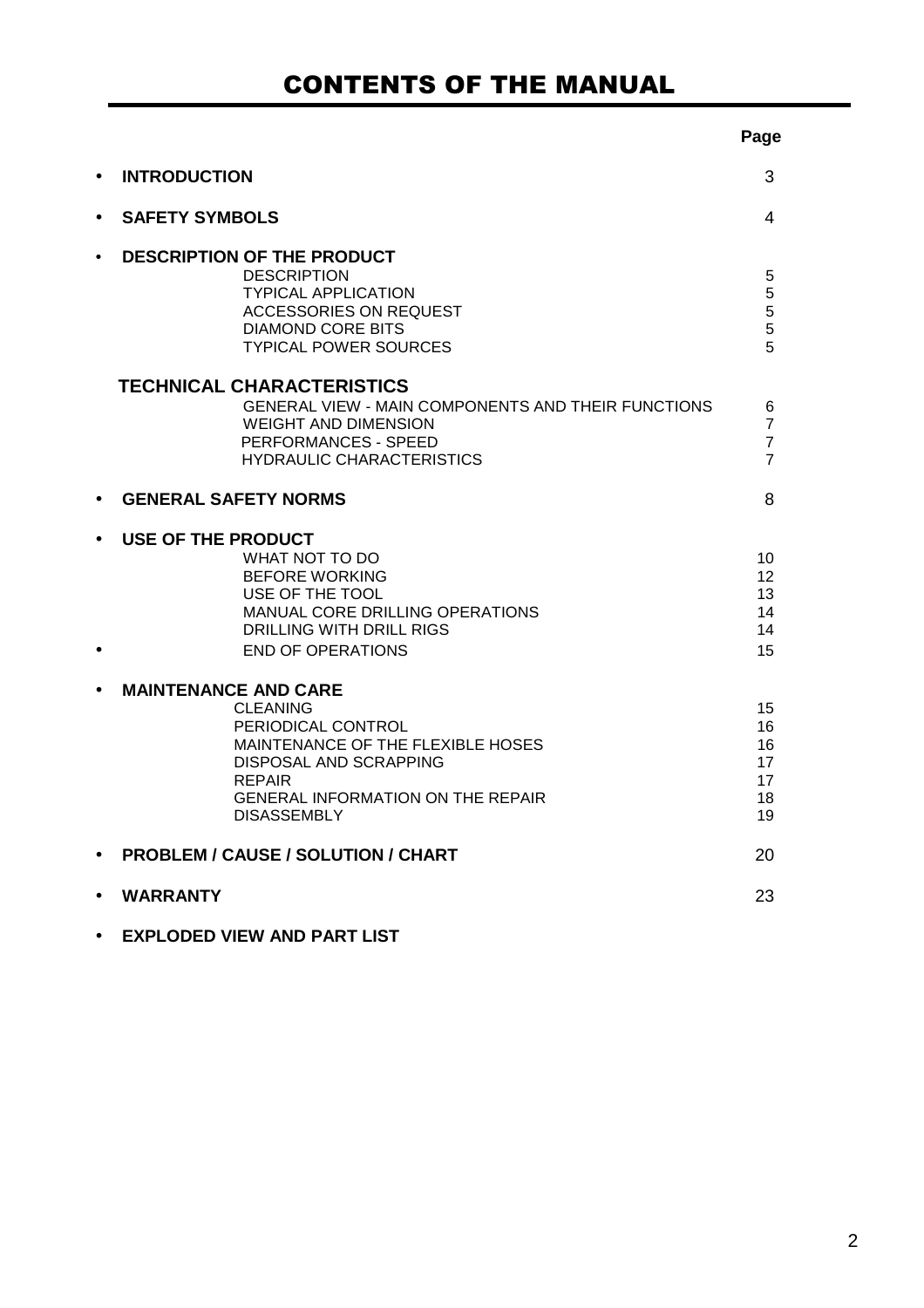Dear customer,

Congratulations for having purchased a **DOA** product. The machine you bought was manufactured with high quality materials to assure your maximum satisfaction and a long lasting service without problems. For your safety and obtaining the best result, we recommend to read this manual and respect the simple instructions contained, this will protect you from accidents and avoid damages to the equipment**.**  Keep it always available together with its enclosures, so that it can be consulted when necessary.

### **IMPORTANT**

**SOME ENCLOSURES CONTAINING INFORMATION ABOUT ACCESSORY PARTS OR SAFETY MANUALS OF THE MANUFACTURER OF SUB PARTS OR SUBCOMPONENTS OF DOA TOOLS, COULD HAVE BEEN SUPPLIED TOGETHER WITH THIS MANUAL. THESE ENCLOSURES ARE AN INTEGRAL PART OF THE MANUAL AND THEY MUST BE KEPT TOGETHER WITH THE MANUAL ITSELF..** 



 **BE CAREFUL WHEN YOU CONNECT THE TOOL TO AN HYDRAULIC CIRCUIT WHERE ARE UNKNOWN HYDRAULIC MAXIMUM VALUES OF PRESSURE AND FLOW. FOR AVOIDING ACCIDENTS AND DAMAGES TO THE EQUIPMENT, BE SURE THAT THE MAXIMUM VALUES OF PRESSURE AND FLOW OF THE POWERING CIRCUIT ARE COMPATIBLE WITH THOSE ONE OF THE TOOL ITSELF.** 

**NOTE – THE TEXT AND THE ILLUSTRATIONS IN THIS MANUAL ARE AN EXCLUSIVE PROPERTY OF DOA S.R.L. THE PERSON WHO USES THE TEXT OR REPRODUCES, EVEN PARTIALLY, ILLUSTRATIONS OR PARAGRAPHS FOR NON-AUTHORISED PURPOSES CAN BE LEGALLY LIABLE.** 

**DATA, ILLUSTRATIONS AND CHARACTERISTICS OF THIS MANUAL ARE ONLY INFORMATIVE AND NOT BENDING. DOA RESERVES THE RIGHT TO MAKE MODIFICATIONS AT ANY TIME AND WITHOUT PREVIOUS NOTICE**.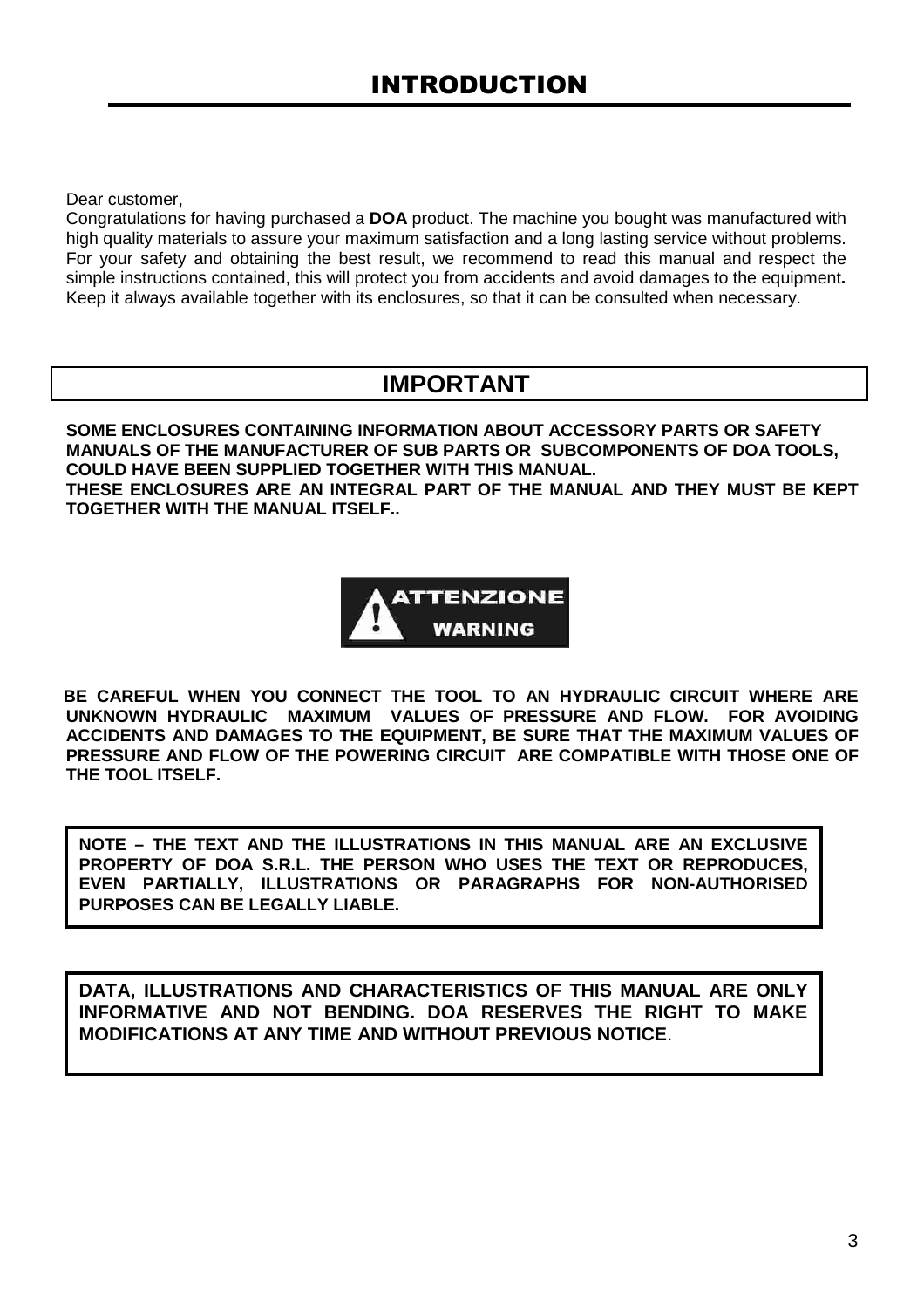This manual contains safety warnings represented by symbols indicating three different levels of danger:



# **IMPORTANT**

#### **WHEN THE EFFECTS OF A CERTAIN ACTION ARE NOT EXACTLY KNOWN, REMIND THAT EVEN THE SIMPLEST OPERATION MAY HIDE DANGERS**.

**IN CASE OF DOUBTS DO NOT RISK – DO NOT MAKE EXPERIMENTS! ASK YOUR DOA DEALER OR YOUR FOREMAN**.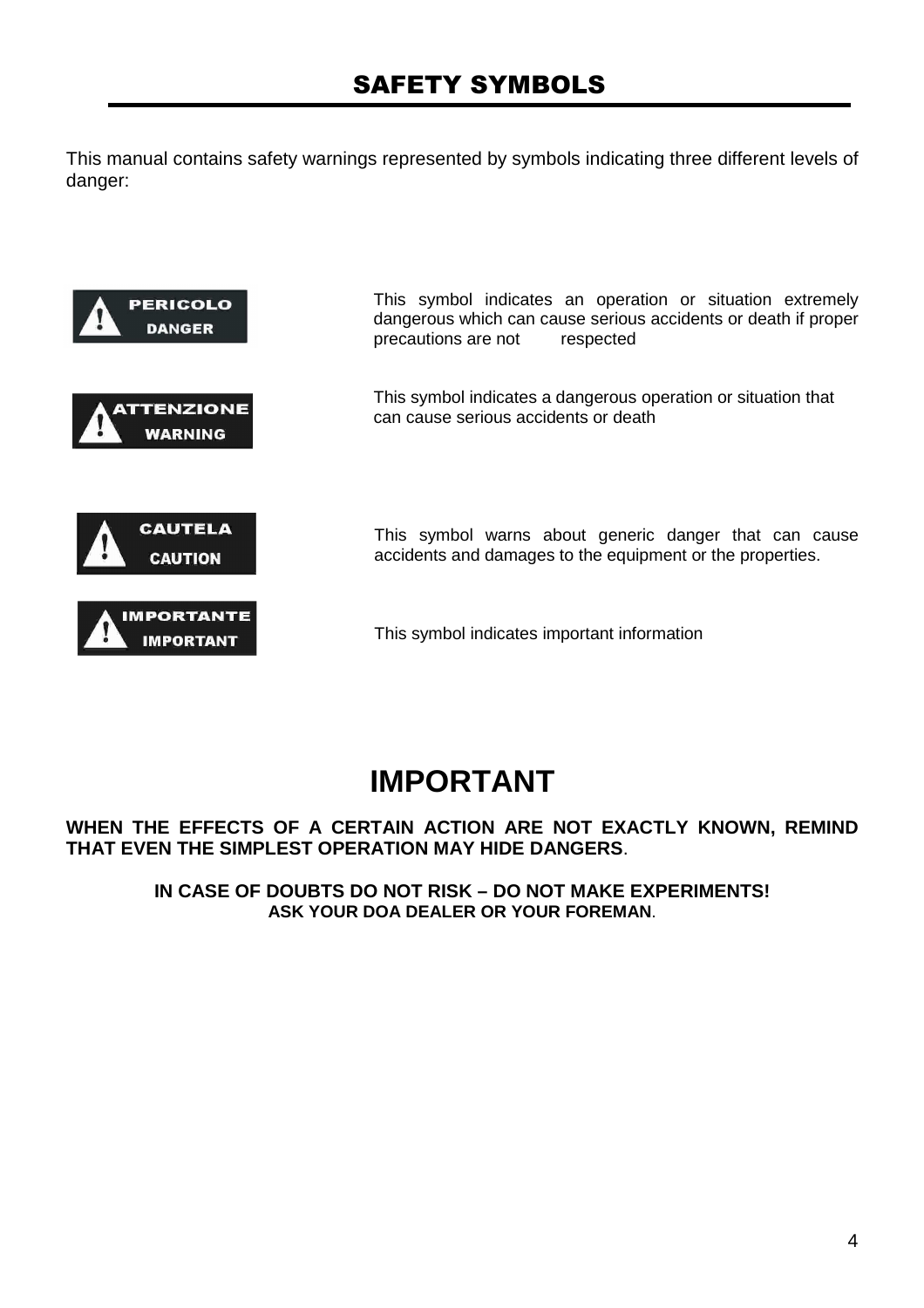### **DESCRIPTION OF THE PRODUCT**

**AK 46** IS A HYDRAULIC TOOL DESIGNED TO MAKE HOLES IN REINFORCED CONCRETE , BRICK WALLS, OR COMPOSITE MASONRY MATERIALS, THE TOOL CAN BE USED MANUALLY OR INSTALLED ON DRILL RIGS THAT EASE THE PENETRATION AND ASSURE A BETTER DRILLING PRECISION AND EFFORTLESS OPERATIONS.

TOOL USES DIAMOND CORE BITS FOR WET AND DRY CUT, THE MAXIMUM DRILLING CAPACITY IS 150 mm.

**AK 46** FEATURES A SAFETY HYDRAULIC VALVE THAT IN CASE OF BLOCK OF THE ROTATION, AUTOMATICALLY PUT THE TOOL IN OFF ELIMINATING THE NEED TO CONTRAST THE ROTATION FORCE WITH THE HANDS, THE TOOL TRIGGER GIVES THE POSSIBILITY TO START GRADUALLY THE ROTATION, THIS HELPS AT THE BEGINNING OF THE DRILLING. THE HANDLES ARE LONG AND WELL DISTANCED TO GIVE AN EASY AND SICURE CONTROL

TOOL IS AVAILABLE IN TWO VERSIONS : MODEL  $S$  and model  $G$  , the difference is in THE SHAFT SPEED AND CONSEQUENTLY IN THE DRILLING CAPACITY

### **TYPICAL APPLICATIONS**

DRIILING REINFORCED CONCRETE , BRICKS AND MASONRY , STONE WALLS DRILLING OF CONCRETE PIPES DRILLING OF HOLES OF SIGN POST UNDERWATER DRILLING WORKS

### **SPECIAL ACCESSORIES ON REQUEST**

DRILL RIG COLUMN ADJUSTABLE BACK HANDLE PRESSURE TANK FOR WATER

### **STANDARD DIAMOND CORE BITS**

**AK 46** HAS A DRIVE SHAFT WITH MALE ATTACHMENT SHAFT THREADS ARE  $1 - \frac{1}{4}$ " BSP AND SHAFT INTERIOR WITH THREAD  $\frac{1}{2}$ " BSP

TOOL USES STANDARD DIAMOND CORE DRILL BITS.

### **TYPICAL POWERING MACHINES**

HYDRAULIC POWER PACKS – MINI EXCAVATORS – TRUCKS – ALL CONSTRUCTION MACHINES EQUIPPED WITH A SUFFICIENT HYDRAULIC CIRCUIT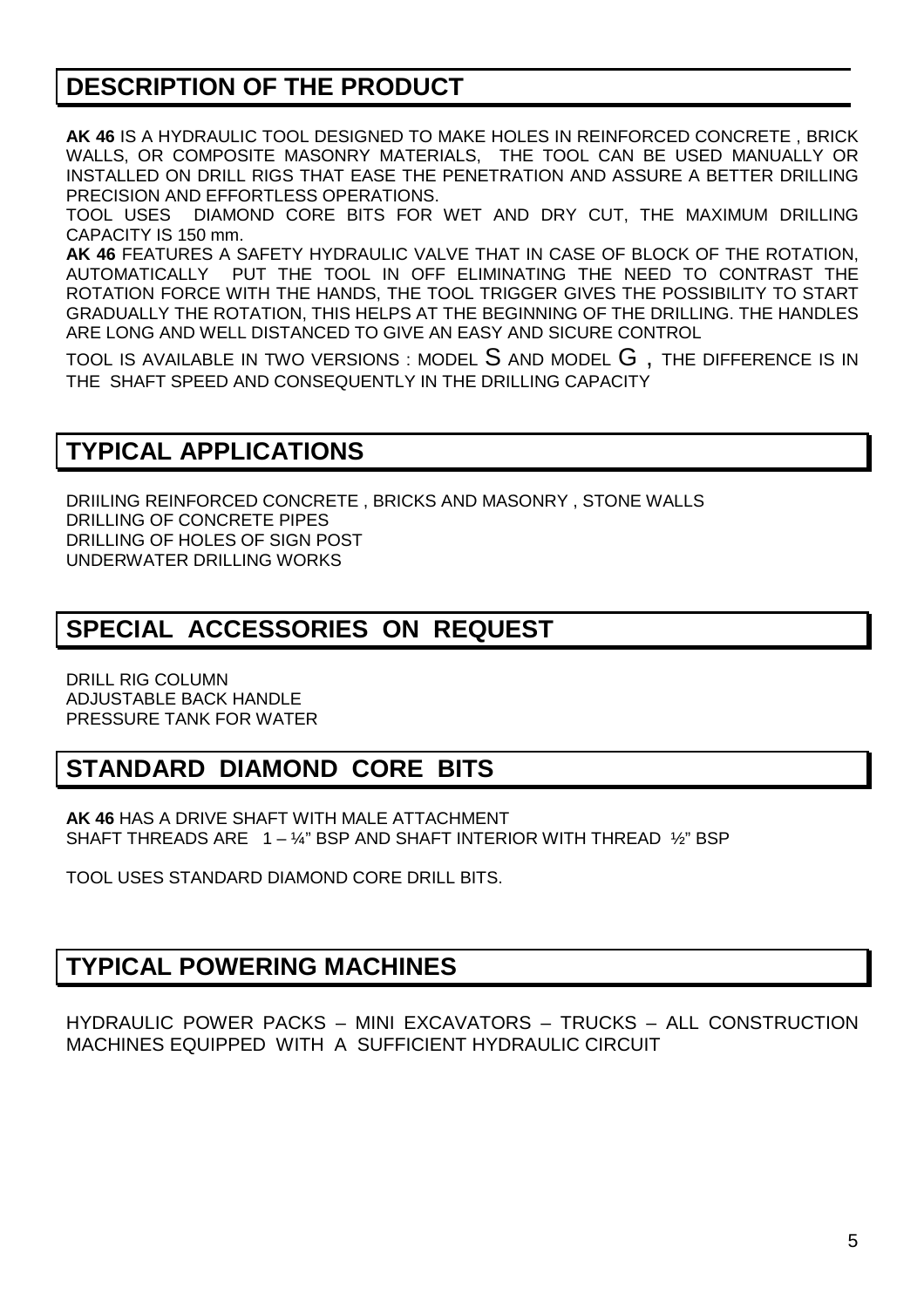#### **GENERAL VIEW – MAIN COMPONENTS AND THEIR FUNCTIONS**



- **1. ADJUSTABLE BACK HANDLE** the tool penetration require a certain pushing force, the handle gives ergonomy and allow to push tool with the chest or with knee or shoulders without efforts
- **2. RETURN HOSE T** is the hose where the oil exhit the tool, this hose must be connected to the circuit return
- **3. PRESSURE HOSE P** is the hose where the oil enter in the tool, this hose must be connected to the pressure line of the power pack
- **4. TRIGGER is the ON OFF** control of the tool , the trigger is proportional that means that the drilling speed can be dosed help the beginning of hole, the handle is well distanced from the tool axle to guarantee a easy contrats of the tool rotation force
- **5. TRIGGER "LOCK ON" LEVER** it allows to block in working position the trigger, this block is necessary only when tool is used installed on drill rigs



NEVER BLOCK THE TRIGGER WHEN WORKING IN MANUAL HAND USE **THE TRIGGER MUST BE BLOCKED ONLY IN THE USE WITH DRILL RIGS, IF THE BLOCK IS ENGAGED ALSO IN THE MANUAL USE THE TOOL CAN BECOME DANGEROUS AND CAUSE SERIOUS ACCIDENTS** 

- **6. WATER HOSE** this hose has to be connected to the wtaer line or the the pressurised tank to cool the diamond core bits
- **7. STANDARD SHAFT FOR THE ATTACHMENT OF CORE BITS** the shaft is made in stainless steel, has external dimension 1- ¼" BSP and internal ½" BSP
- **8. STANDARD COLLAR FOR THE INSTALLATION ON DRILL RIGS** the collar has diameter 60mm and allow the installation on all industry drill rigs
- **9. ASSIST SIDE HANDLE** the handle is adjustable in rotation and allow to contrast the tool rotation force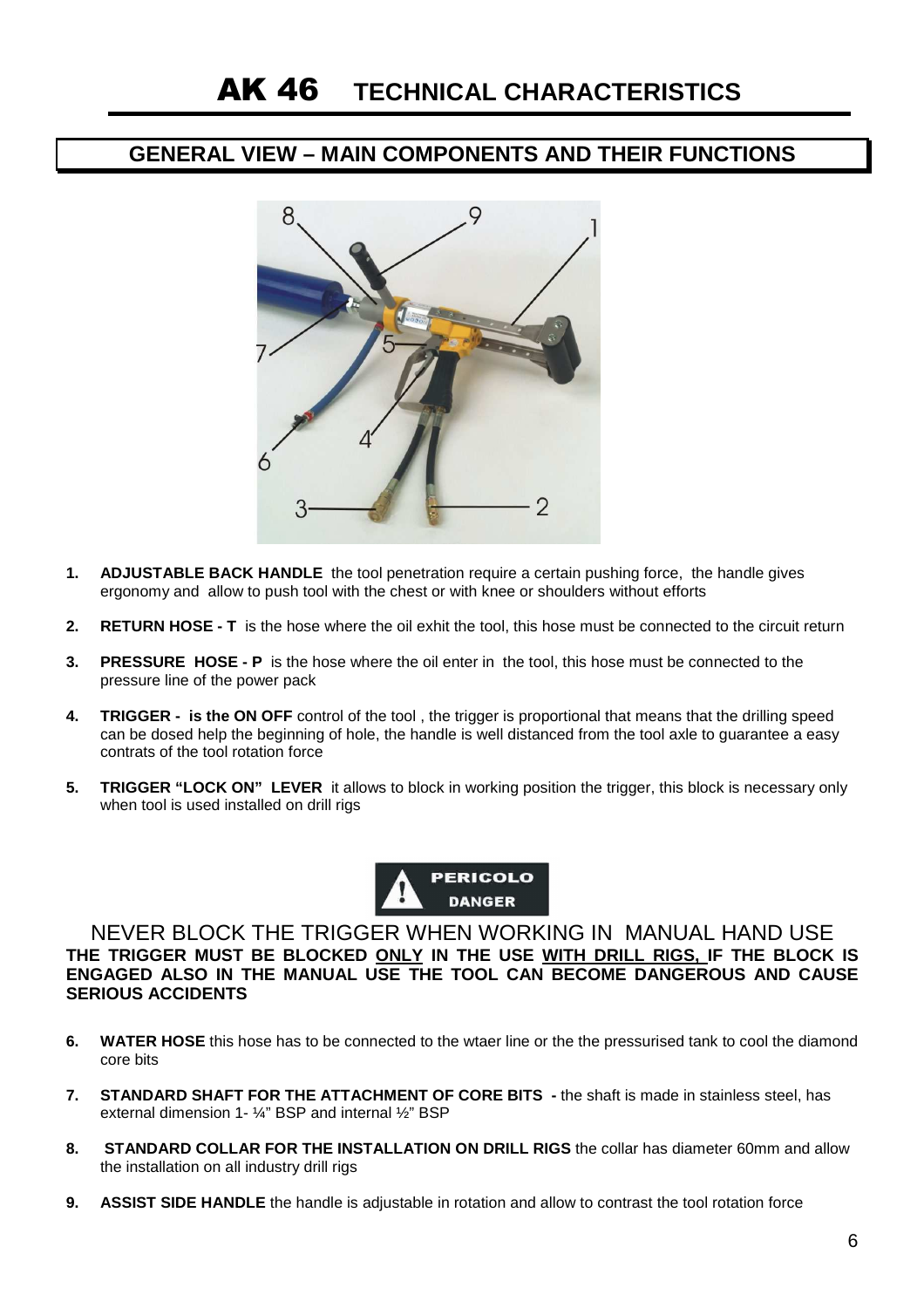### **WEIGHT AND DIMENSIONS**

| <b>WEIGHT WO HANDLES</b>   |                  | Kg. 8   |
|----------------------------|------------------|---------|
| <b>WEIGHT WITH HANDLES</b> |                  | Kg 11,5 |
| HEIGTH                     | cm 18            |         |
| <b>LENGTH</b>              | cm <sub>43</sub> |         |
| Ø OF THE SHAFT             | mm 16            |         |

### **PERFORMANCES**

| <b>TORQUE max</b> | 8 KGM (84 Nm) @ 140 bar oil pressure                         |
|-------------------|--------------------------------------------------------------|
| SPEED model S     | 1000 RPM @ 20 L/min oil flow<br>1500 RPM @ 30 L/min oil flow |
| SPEED model G     | 400 RPM @ 20 L/min oil flow                                  |
|                   | 600 RPM @ 30 L/min oil flow                                  |

|                 |              | $AK46$ MOD G |              | $AK46$ MOD S |
|-----------------|--------------|--------------|--------------|--------------|
| <b>RPM</b>      | 400          | 600          | 1000         | 1500         |
|                 | @ 20 L / min | @ 30 L / min | @ 20 L / min | @ 30 L / min |
| <b>HOLE</b>     | $100 - 160$  | $50 - 100$   | $40 - 100$   | $20 - 50$    |
| <b>DIAMETER</b> | $Ø$ mm       |              |              | $Ø$ mm       |
| <b>CUTTING</b>  | $2 - 3,5$    | $2 - 4$      | $2 - 4,5$    | $2 - 4$      |
| <b>SPEED</b>    | m / sec      |              |              | m / sec      |

### **HYDRAULIC CHARACTERISTICS**

**FLOW min max 20 - 34 l/min OPERATING PRESSURE Bar 90 - 200 TOLERABLE BACK PRESSURE** max 90 bar **EHTMA GROUP C – D** 

### **NOTE**

**THE TOOL TORQUE IS ADJUSTED AT THE FACTORY TO ASSURE THE BEST PERFORMANCES – THE CONTROL OF THE ROTATION FORCE ( TORQUE ) IS REGULATED BY TWO HYDRAULIC VALVES INTEGRATED IN THE TOOL THAT GUARANTEE THAT THE MAXIMUM ADMISSIBLE FORCE IS NOT EXCEEDED, THE VALVES GUARANTEE ALSO THAT WHEN THE TOOL ROTATION IS BLOCKED BY THE MATERIAL, THE TOOL AUTOMATICALLY GOES IN "OFF", THE OPERATOR DO NOT NEED THEN TO CONTRAST THE TOOL ROTATION FORCE EVEN IF THE TRIGGER IS NOT RELEASED, TO CONTINUE DRILLING IT WILL BE ENOUGH TO RETRACT THE TOOL AND START AGAIN.** 

**THIS CHARACTERISTICS IS USEFUL ALSO WHEN THE TOOL IS USED ON DRILL RIGS ( SO WITH THE TRIGGER LOCKED ) WHEN THE BIT IS BLOCKED IN THE MATERIAL THE DRILL RIG IS NOT EXPOSED TO USELESS PERMANENT TORSIONS**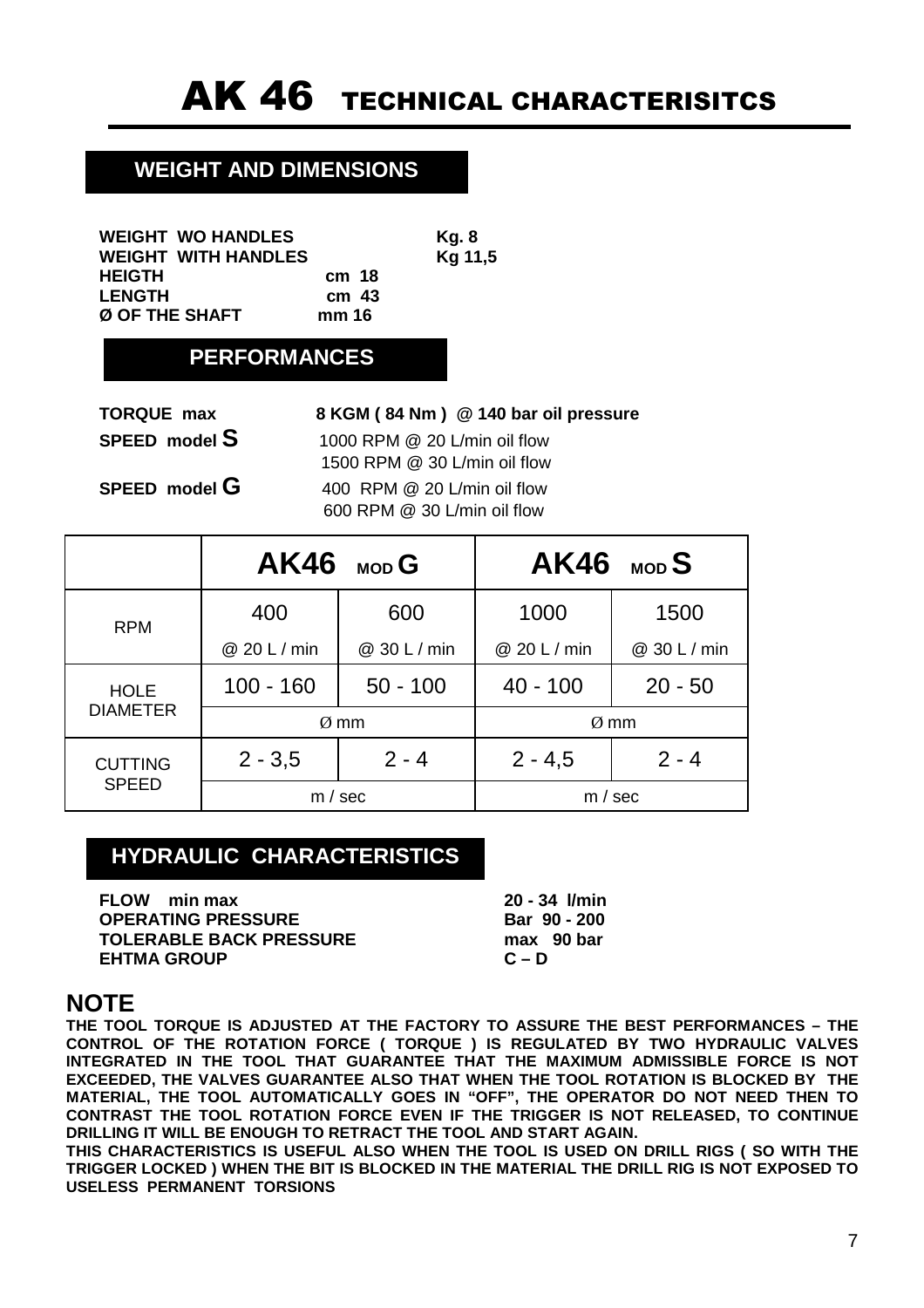### **GENERAL SAFETY NORMS**

### **GENERAL SAFETY INSTRUCTIONS**



**THE FOLLOWING INSTRUCTIONS ARE GENERAL SAFETY RULES AND HAVE TO BE RESPECTED IN EVERY WORKS WITH HAND TOOLS. WE RECOMMEND TO FOLLOW THEM CAREFULLY IN ORDER TO AVOID ACCIDENTS AND DAMAGES TO THE EQUIPMENT AND THINGS.** 

- WEAR ALWAYS THE HARD-HELMET, SAFETY GOGGLES, GLOVES, SAFETY SHOES, EAR PROTECTIONS AND, WHEN IT IS PRESCRIBED, A DUST MUSK.
- WEAR TIGHT-FITTING CLOTHES AND AVOID OPERATING WITH SHORT TROUSERS OR T-SHIRTS, OR OTHER BARE PARTS OF THE BODY. PAY ATTENTION TO LONG LOOSE HAIR, GATHER THEM TO PREVENT THEY GET IN CONTACT AND TRAPPED IN MOVING PARTS.
- BEFORE OPERATING, PREPARE ALWAYS A WORKING PLAN THAT CONSIDERS AND FORESEES PROBLEMS, INTERRUPTIONS AND AVOIDS MOST OF ALL DANGEROUS SITUATIONS. THIS LITTLE OPERATION STRATEGY, GUARANTEES SAFETY AND IMPROVES PRODUCTIVITY
- WHEN WORKING IN TRENCHES PAY THE MAXIMUM ATTENTION WHEN YOU APPROACH THE TRENCH IN STEEP AND SLIPPERY POINTS FOR PREVENTING FALLS AND ACCIDENTS. WET CORE DRILLING REQUIRE WATER THAT ONCE ON THE FLOOR OR ON LADDERS CREATES SLIPPERY CONDITIONS
- WORK ONLY IN GOOD PHYSICAL AND MENTAL CONDITIONS. ALWAYS PAY THE MAXIMUM ATTENTION!
- WHEN YOU OPERATE IN DIFFICULT POSITIONS, DO NOT REACH OUT AND NEVER LEAN AGAINST THE TOOL. KEEP THE BALANCE ON YOUR LEGS.
- BE SURE THAT THE EQUIPMENT IS IN PERFECT WORKING CONDITIONS, WITHOUT OIL LEAKS.
- KEEP THE PROTECTION DEVICES ALWAYS IN GOOD CONDITIONS AND PRESERVE THE READABILITY OF THE SAFETY STICKERS. DO NOT WORK WITH THE PUMP WITHOUT THE IMPELLER PROTECTING GRILLE.
- DO NOT WORK ON UNSTABLE OR ADAPTED SUPPORTS (SUCH AS OIL CANS, BOXES, WHEELBARROWS, ETC.). IF YOU NEED TO WORK IN ELEVATED POSITIONS, USE ONLY STABLE AND SAFE SUPPORTS APPROVED BY THE LOCAL SAFETY RULES.
	- THE WORKING AREA MUST BE EXAMINED AND WELL-KNOWN. IF YOU WORK ALONG ROADS, MAKE WELL VISIBLE YOUR POSITION AND WARN THE TRAFFIC BY THE USE OF SIGNALS, FLASHING LIGHTS, OR OTHER PRESCRIBED ROAD SIGNS.
	- WORK ONLY IF THE EQUIPMENT ENGINES ARE OUTSIDE OR IN A WELL VENTILATED POINT. THE INHALATION OF EXHAUST GAS CAN BE FATAL. THE WATER IS AN ELECTRICITY CONDUCTOR, THE CONTACT OF THE WATER AND OF THE BITS WITH ELECTRIC LINES CAN CAUSE SERIOUS ACCIDENTS AND EVEN DEATH.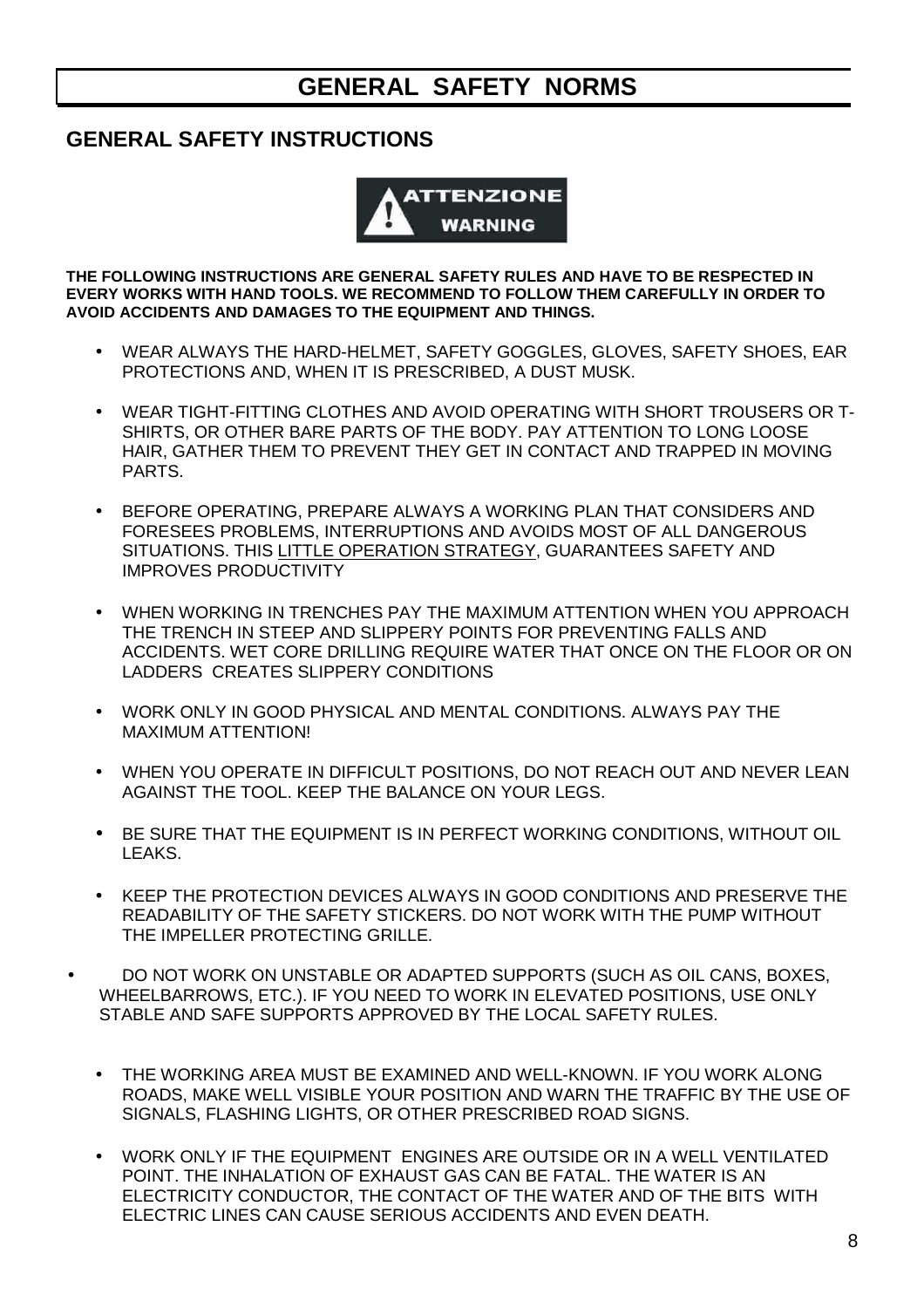• PAY THE MAXIMUM ATTENTION WHEN YOU WORK NEAR ENERGIZED ELECTRIC LINES THAT CAN BE BURIED, WALLED OR HIDDEN. BE VERY CAREFUL ALSO TO GAS AND WATER PIPES, TELEPHONE LINES OR OTHER BURIED CABLES OR DUCTS.



### **THE CONTACT OF THE WATER WITH ELECTRIC ENERGIZED LINES CAN CAUSE SERIOUS ACCIDENTS AND THE DEATH**

- THE WORKING AREA MUST BE FREE FROM OBJECTS THAT MAY FALL, GET SPOILED, CATCH FIRE, MAKE TRIP UP OR MAKE THE OPERATION DIFFICULT OR DANGEROUS.
- WARN AND MOVE AWAY IMPRUDENT BYSTANDERS OR OTHER PEOPLE NOT AUTHORIZED OR INVOLVED WITH THE JOB.
- IF YOU WORK IN NARROW OR CLOSED ROOMS ALWAYS PLAN AN ESCAPE WAY OUT THAT MUST BE KEPT FREE.
- WHEN OPARATING THE TOOL WITH WATER TRY TO FORESEE WHERE THE WATER WILL FALL AND IN CASE CREATE THE OPPORTUNE DEFENCES AND COUNTER MEASURES, MAKE SURE THAT POINT YOU ARE DRIILLING IS THE RIGHT ONE AND THAT THERE ARE THE PROPER AUTHORIZATIONS OF THE OWNERS OR OF THE LOCAL AUTHORITIES BEFORE STARTING THE WORKS.
- BEFORE WORKING ALWAYS FORESEE THE EFFECT OF THE OPERATION YOU ARE DOING AND TAKE OPPORTUNE DEFENCES AND COUNTER MEASURES FOR PREVENTING POSSIBLE DAMAGES OR DANGEROUS SITUATIONS.
- BEFORE USING THE EQUIPMENT MAKE SURE AND PREVENT VEHICLES, MACHINES OR PEOPLE FROM PASSING ON THE EQUIPMENT DISCHARGE HOSES OR HYDRAULIC **CONNECTIONS**
- ALWAYS CONNECT TOOLS TO THE OPERATING MACHINE OR POWER PACK BEFORE STARTING THE ENGINE.
- WHEN WORKING IN NOISY AMBIENT , BE SURE THAT YOUR VOICE MESSAGE OR WARNING OR OTHER SIGNAL GIVEN TO YOUR COLLEAGUES IT HAS REALLY BEEN UNDERSTOOD AND LISTEN . DO NOT TRUST TO ORAL MESSAGE GIVEN WHEN ENGINES OR OTHER NOISY EQUIPMENT ARE IN USE. **GOOD COMMUNICATION MEANS SAFETY**
- DO NOT INSPECT OR DISASSEMBLE THE TOOL WITH THE HYDRAULIC HOSES CONNECTED TO TOOL
- KEEP IN A SAFE DRY PLACE THIS MANUAL AND ITS ENCLOSURES, SO THEY CAN BE ALWAYS AVAILABLE FOR FUTURE CONSULTATIONS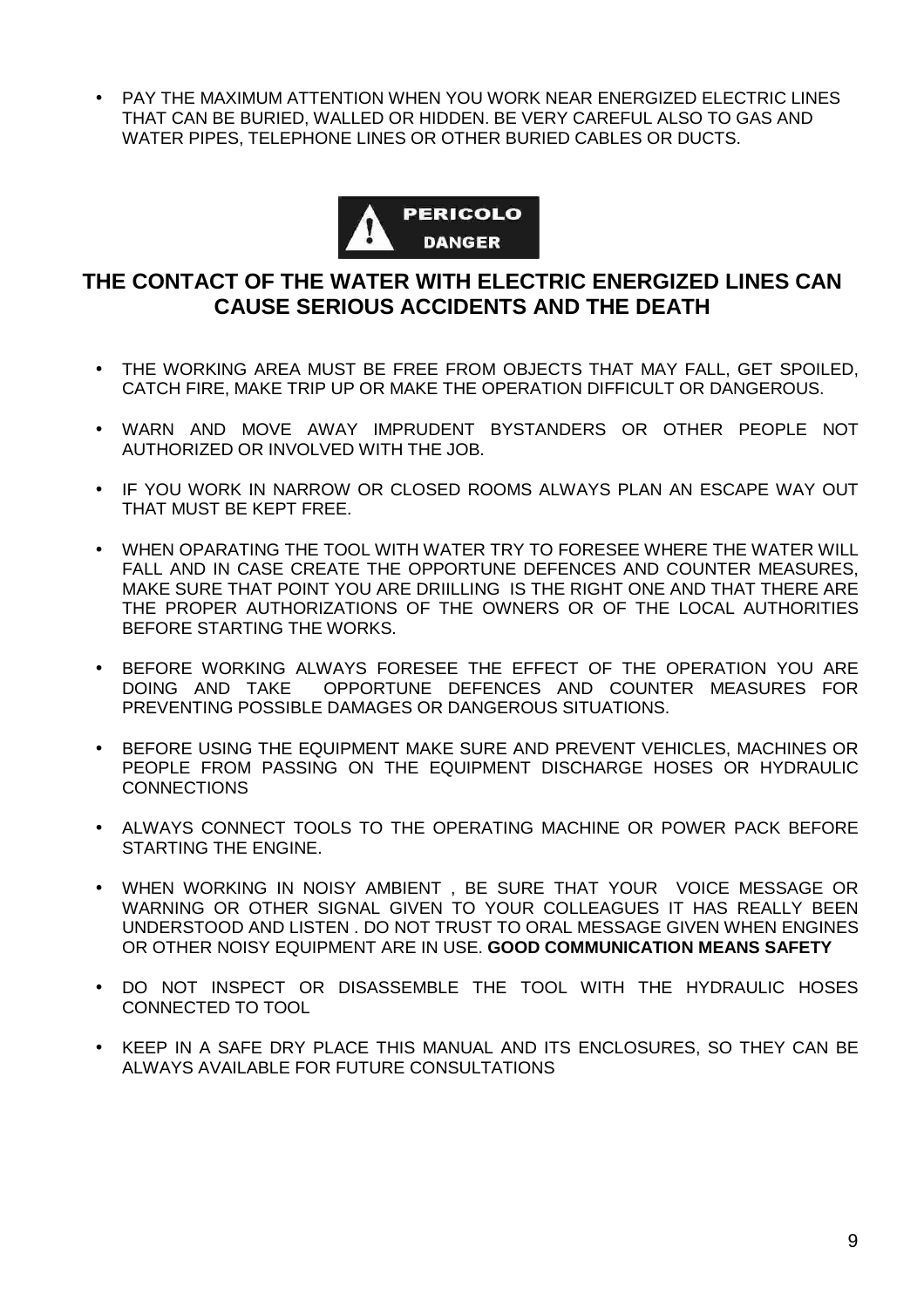### **WHAT NOT TO DO**



**THE FOLLOWING RULES ARE GIVEN FOR DESCRIBING THE MORE COMMON ERRORS OR IMPROPER AND DANGEROUS USE OF THE TOOL.** 

**SINCE IT IS IMPOSSIBLE TO FORESEE ANY ABUSE OR DANGEROUS SITUATIONS, THE RULES ARE NOT SUFFICIENT TO GUARANTEE THE TOTAL SAFETY.** 

**IT'S RECOMMENDED TO USE ALWAYS THE MAXIMUM CAUTION IN EVERY CIRCUMSTANCES.** 

#### **IN CASE OF DOUBT DO NOT RISK, BUT ASK YOUR FOREMAN.**

### **WHAT NOT TO DO**

- DO NOT USE THE TOOL IF THERE COULD BE THE POSSIBILITY OF GETTING IN CONTACT WITH ENERGIZED ELECTRIC LINES OR PRESSURIZED PIPES.
- DO NOT START OR USE THE POWER PACK AND TOOL IN CLOSED ROOMS WITHOUT VENTILATION , BE CAREFUL IF THERE ARE STRANGE ODOURS, THEY MAY BE DANGEROUS GASES OR EXHALATIONS. REMEMBER THAT NOT ONLY GASSES CAN BE DANGEROUS BUT ALSO THE LACK OF OXIGEN , BE VERY CAREFUL WHEN WORKING IN DEEP WELLS AND MANHOLES AND CREATE POSITIVE VENTILATION
- DO NOT USE TOOL IF IT IS DAMAGED, IF THERE ARE OIL LEAKS OR SOME PARTS ARE MISSING OR WRONGLY INSTALLED.
- IF THE TOOL IS RE USED AFTER A LONG PERIOD, OR IF IT HAS BEEN USED BY OTHERS, DO NOT USE IT IF YOU HAVE NOT CONTROLLED THE TORQUE AND THE SPEED SETTING, THE TOOL COULD BE WRONGLY REGULATED CREATING DANGEROUS SITUATIONS.
- DO NOT START THE TOOL CONNECTED TO POWER PACKS OR OTHER MACHINES WHOSE MAXIMUM VALUES OF PRESSURE AND FLOW ARE NOT KNOWN. IF THE TOOL IS STARTED WITH FLOWS HIGHER THAN 34 l/min AND PRESSURE HIGHER THAN 150 bar, THIS CAN CAUSE THE BREAK OF THE EQUIPMENT AND EVEN ACCIDENTS.
- DO NOT ALLOW THE USE OF THE EQUIPMENT TO PEOPLE THAT ARE NOT TRAINED OR WHO HAVE NOT READ THIS MANUAL.
- DO NOT WORK IF YOU ARE NOT IN PERFECT PHYSICAL AND MENTAL CONDITIONS. DO NOT KEEP THE HEAD TOO CLOSE TO TOOL WHEN WORKING
- DO NOT WORK ALONE WHEN IT IS POSSIBLE, MAKE SURE THAT SOMEBODY KNOWS WHERE YOU ARE AND WHAT YOU ARE DOING.
- DO NOT KEEP THE FACE NEAR THE TOOL
- DO NOT USE MANUALLY THE TOOL WITH THE TRIGGER LOCKED
- WHEN MAKING VERTICAL HOLES DO NOT "RIDE" THE TOOL PUSHING IT DOWN WITH THE THIGH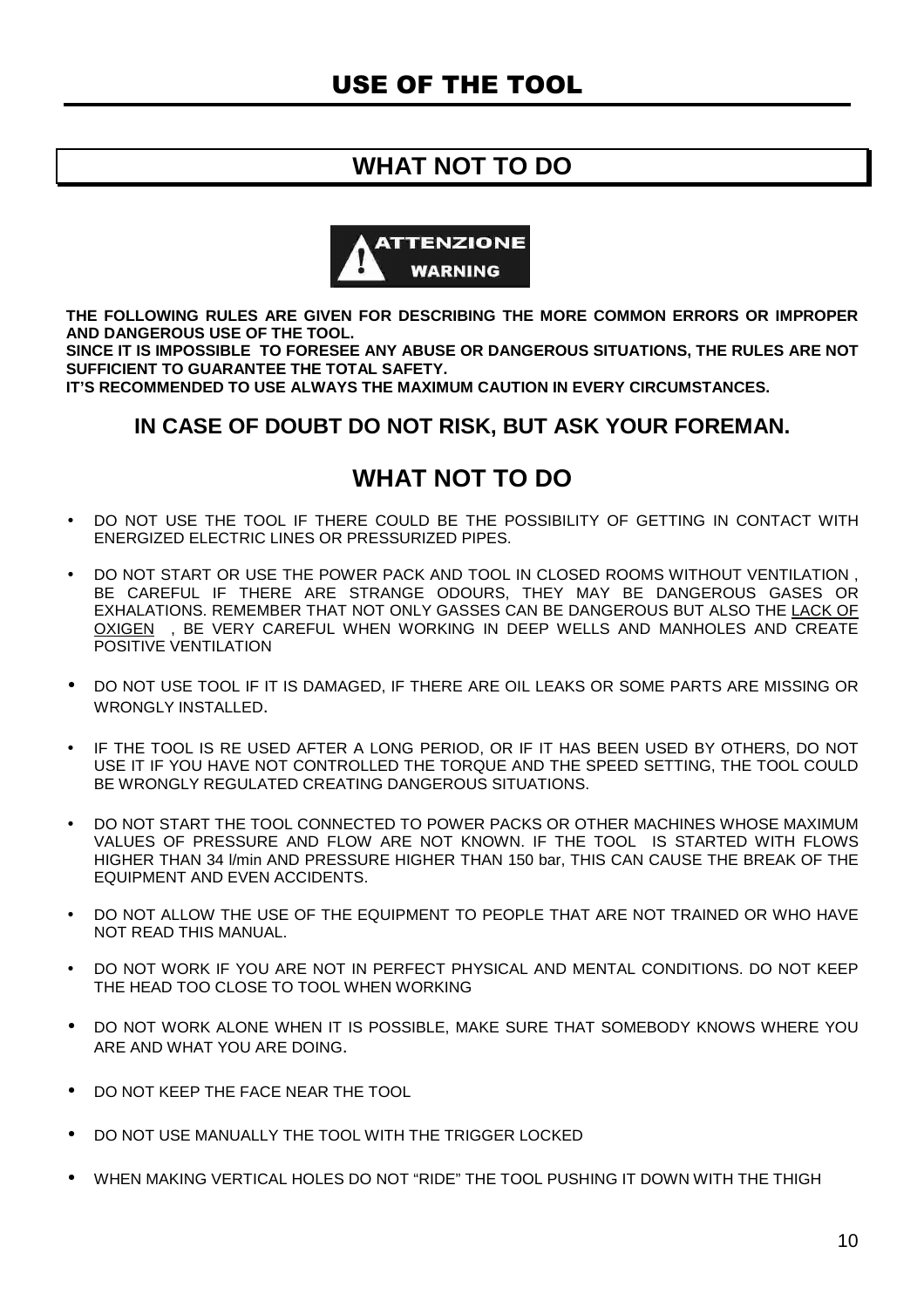- DO NOT DRILL ON SURFACES MADE TOO SLIPPERY BY THE CONCRETE MUD AND PAY ATTENTION AT THE BEGINNING OF THE HOLE BECAUSE THE BITS TENT TO ESCAPE AWAY WHEN THE INITIAL NICH ( THE ROUND CIRCULAR CUT ) IS NOT YET TRACED
- DO NOT ACTIVATE THE TOOL HOLDING IT WITH ONE HAND ONLY, ALLWAYS USE IT WITH BOTH **HANDS**
- DO NOT CARRY OUT REPAIRS, INSPECTIONS OR CLEANING OF THE POWER PACK WITH THE HYDRAULIC HOSES CONNECTED OR EVEN WORSE WITH THE PACK IS WORKING.
- DO NOT USE AND DISCARD IMMEDIATELY BAD, WORN, DEFORMED OR DAMAGED CORE BITS, ABSOLUUTELY AVOID TO INSTALL BITS ON THE TOOL BY IMPROVISED FASTENINGS, THIS WILL IMMEDIATELY END UP WITH ACCIDENTS OR EQUIPMENT DAMAGES.
- DO NOT PULL THE TOOL BY THE HOSES ALWAYS GRAB IT IN ITS SOLID PARTS
- DO NOT MODIFY THE TOOL TRYING TO IMPROVE PERFORMANCES .

# **NEVER USE THE TOOL IF :**

- THE TOOL SHAFT IS DEFORMED OR IF IT IS OFF CENTER OR IF THE DIAMOND BITS ARE NOT THE RIGHT ONES OR NOT EFFICIENT AND SHARP OR IF ONE OR MORE DIAMOND SEGMENTS ( PLAQUETTES ) MISSING
- IF THE RETURN SPRING OF THE TRIGGER IS BLOCKED OR NOT PERFECTLY EFFICIENT AND OPERATIVE
- THE DRILL RIG IS NOT PERFECTLY BLOCKED AND FIRM TO THE SURFACE TO DRILL
- IF YOU ARE NOT ABSOLUTELY SURE ABOUT THE RESULTS AND EFFECTS OF THE ACTION THAT YOU ARE DOING



**DO NOT TRY TO ADJUST THE TORQUE CONTROL VALVE INSTALLED ON THE BACK OF TOOL TRYING TO INCREASE THE TORQUE – THE VALVE IS REGULATED AT THE FACTORY AND SHOULD BE ADJUSTED ONLY AT THE FACTOERY OR BY A DOA SERVICE AGENT** 

**AK 46 IS A TOOL THAT GENERATES A TORQUE THAT CAN BE EASILY CONTROLLED AND CONTRASTED MANUALLY.** 

**FOR THE MAXIMUM SAFETY AND FOR AVOIDING ACCIDENTS IT IS MANDATORY THAT TOOL IS USED WITH TWO HANDS TO HAVE ALLWAYS A SECURE CONTROL OF THE OPERATIONS. IMMEDIATELY STOP WORK IF THE RETURN SPRING OF THE TRIGGER IS BLOCKED OR INEFFICIENT** 

#### **CONTACT DOA FOR MORE INFORMATION IN THIS RESPECT**



**DO NOT USE THE TOOL WITH IMPROVISED ADAPTORS THAT MOUNT THE BITS ON THE TOOL SHAFT, IF THE CORE BIT IS BADLY INSTALLED THIS MAY CAUSE ACCIDENTS AND DAMAGE TO THE EQUIPMENT** 

**IN CASE YOU NEVER USED BEFORE A CORE DRILL, THE FIRST TIME USE TOOL ONLY WITH THE PRESENCE OF AN EXPERT, EVEN IF YOU HAVE EXPERIENCE IN TRADITIONAL DRILLS REMEMBER THAT DIAMOND CORE DRILLING HAS PROBLEMATICS AND REACTIONS DIFFERENT THEN THOSE OF NORMAL DRILLS OR GRINDERS** 

**IN PARTICULAR THE HOLE BEGINNING CAN CREATE UNEXPECTED REACTIONS OF THE CORE BIT IF ARE NOT USED THE "CENTERING POINTS", IS THEREFORE IMPORTANT TO HAVE EXPERIENCE AND KNOW THE "JOB TRICKS" TO MAKE A GOOD WORK AND AVOID ACCIDENTS AND DAMAGE TO THE EQUIPMENT AND TO THE THINGS**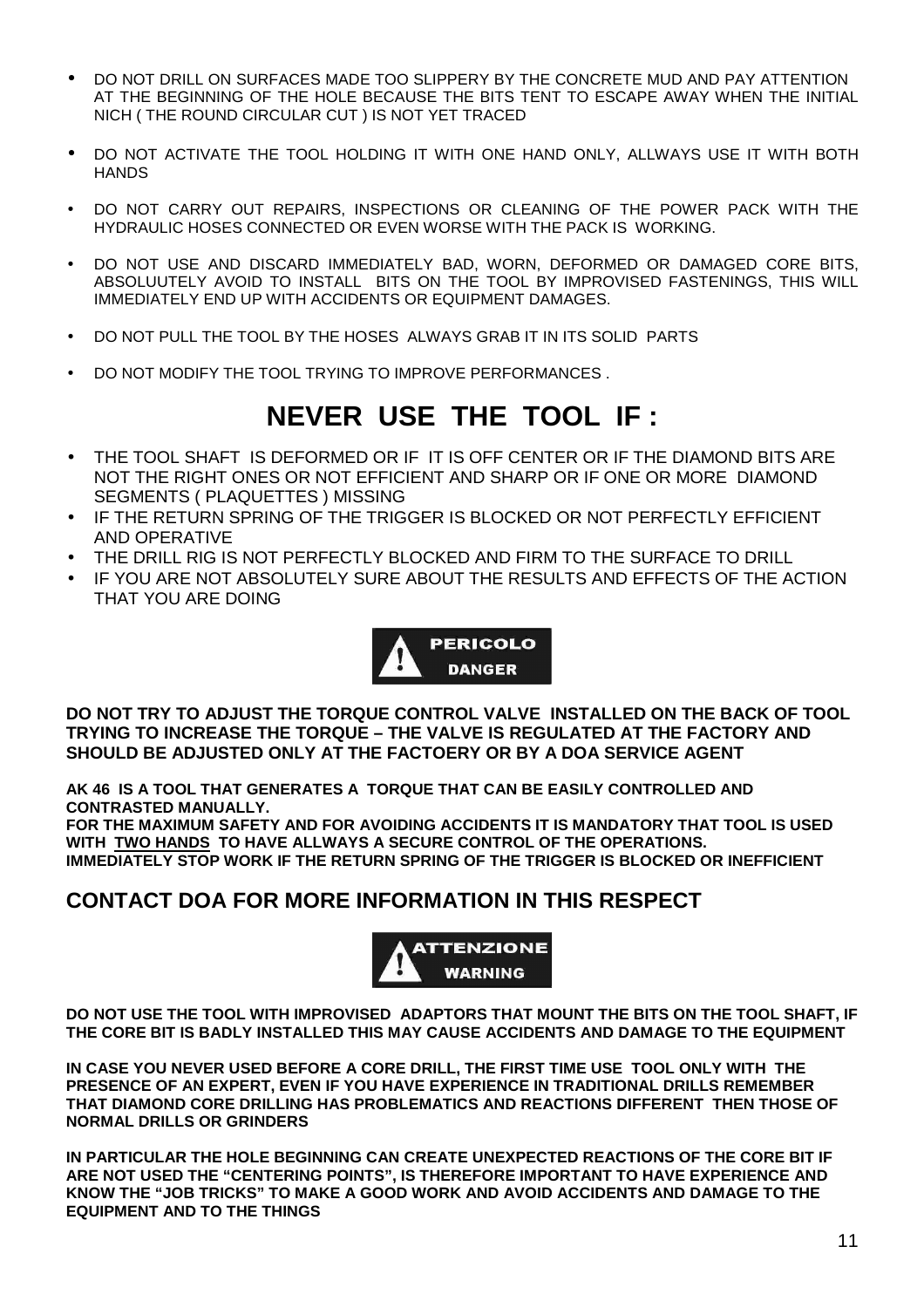#### **CONNECTION OF THE TOOL TO THE POWER PACK OR OTHER HYDRAULIC SOURCE**

- 1. Lay down the flexible hydraulic hoses avoiding the contact of the couplers with the mud or dirt.
- 2. Lay the tool on a clean surface. Make sure that the tool is in perfect condition and that bits are well installed and that the spring return of the trigger is perfectly efficient
- 3. First connect the flexible hoses to the power pack whose engine must be **OFF.** Connect the female coupler of the hose to the male coupler of the power pack, then connect the other hose.



**IF CORRECTLY INSTALLED, THE MALE COUPLER INSTALLED ON THE POWER PACK IS THE ONE CORRESPONDING TO THE PRESSURE LINE, WHERE THE OIL "GETS OUT" FROM THE POWER PACK, THE CORRECT SEQUENCE OF COUPLERS INSTALLATION DEPENDS ON THE POSITIONING OF THE FIRST MALE COUPLER .** 

- 4. Now connect the flexible hoses to the tool, connecting first the return hose corresponding to the hole on the back of the tool with a **T** or **OUT** symbol punched on the tool
- 5. The hydraulic connection is now completed.
- 6. Start the power pack (or other hydraulic source ) leaving it at idle for a few minutes allowing engine and oil warm up
- 7. Put the flow lever of the power pack to **ON** position making circulate the oil. Leave the equipment in this condition for a few minutes without using the tool and warming engine and the hydraulic oil. The tool is now ready to use. Check that there are not hydraulic oil leaks.



**IF A FLEXIBLE HOSE FULL OF OIL REMAINS UNDER THE SUN, THE OIL EXPANSION DUE TO THE HEAT CAN CAUSE A PRESSURE INCREASE AND PREVENT THE CONNECTION OF THE QUICK COUPLERS. IN THIS CASE THE HOSES SHOULD BE DEPRESSURIZED UNSCREWING THE QUICK COUPLERS DRIPPING SOME OIL DROPS.** 

#### **NOTE!**

**IF THE AMBIENT TEMPERATURE IS VERY COLD, THE HEATING OPERATION SHOULD BE PROLONGED UNTIL THE HYDRAULIC OIL TANK WILL BE WARM TOUCHING IT. DO NOT WORK IMMEDIATELY IF THE OIL IS COLD. AT LOW TEMPERATURES THE OIL CAN BE VERY VISCOUS (HARD) AND CAN CAUSE HARMFUL INCREASES IN THE BACK PRESSURE AND DIFFICULT SUCTION OF THE PUMP ( CAVITATION PHENOMENON )**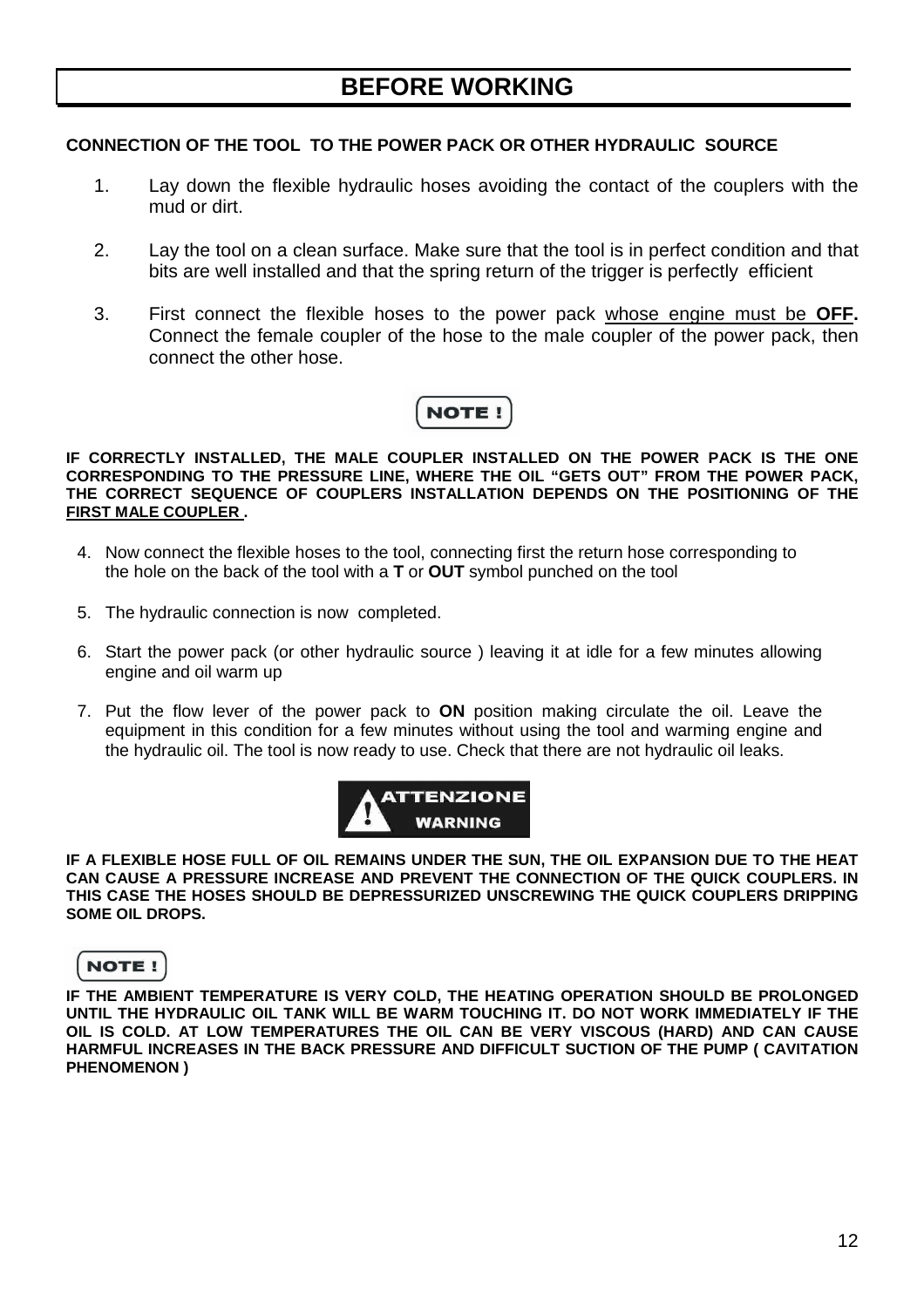### **USE OF THE TOOL**



**THIS MANUAL CAN NOT BE NOT A COURSE OF DIAMOND CORE DRILLING OR CONTROLLED DEMOLITIONS TECNIQUES, FOR FUNCTIONS THE CORE DRILLING IS A SPECIALIST WORK THAT HAS TO BE MADE BY TRAINED AND EXPERIENCED PERSONNEL** 

**THE OPERATOR MUST THEN KNOW ALL THE PRINCIPAL DRILLING PARAMETERS THAT ARE:** 

- A THE CORRECT RATIO BETWEEN THE HOLE DIAMETER AND THE SPEED OF THE BITS (RIDE PER MINUTE OF THE SHAFT )
- **B** THE RIGHT RATIO AND ADEQUACY OF THE TYPE OF DIAMOND BITS WITH THE TYPE OF MATERIAL TO BE DRILLED
- **C** THE SPEED OF THE BIT DEPENDING IF WET CUT BITS OR DRY BITS ARE USED
- D HOW TO CORRECTLY INSTALL AND SECURE THE DRILL RIG TO THE SURFACE

AND IN GENERAL TO EVALUATE THE ADEQUACY OF THE WORK TO BE MADE WITH THE EQUIPMENT AVAILABLE

**AK 46 IS A TOOL THAT DEVELOPS A HIGH ROTATION FORCE TOGETHER WITH HIGH SPEED , FOR ITS FUNCTION THE TOOL MUST HAVE TORQUE STRENGTH THAT IS REGULATED AT THE FACTORY, THIS FORCE MUST BE COTROLLED ANDCONTRASTED BY THE OPERATOR THAT MUST ALLWAYS WORK KEEPING THE TOOL WITH TWO HANDS** 

**IN BOTH USES BY HANDS OR ON DRILL RIGS THE PUSHING FORCE OR FEED PENETRATION FORCE IS VERY IMPORTANT TO OBTAIN THE BEST PERFORMANCES , THE PUSHING FORCE MUST BE APPLIED BY THE OPERATOR AND MUST BE LINEAR WITH THE TOOL AXLE , SO PARALLEL WITH THE CENTRAL AXLE OF THE CORE BIT, IF A RADIAL / SIDE FORCE IS APPLIED THIS WILL CREATE MULTIPLE BLOCKS OF ROTATION AND USELESS EFFORTS OF THE TOOL AND REDUCED PERFORMANCES, THE PUSHING FORCE MUST BE A GOOD BALANCE BETWEEN IT AND THE FREE ROTATION OF BIT** 

### **THE MAJOR AND MORE COMMON RISKS DERIVING FROM IMPROPER USES ARE THE FOLLOWING:**

COUNTERBLOW / RECOIL KICKS ON THE OPERATOR ARMS DERIVING FROM ARREST OF ROTATION

BLOCK OF ROTATION WHEN THE BIT ENCOUNTERS THE STEEL REBARS

BREAK UP OF THE DRILL RIGS FROM THE ANCHOR DUE TO BAD FIXATION

PREMATURE WEAR OF DIAMOND CORE DRILL BITS, THIS CAN DERIVE FROM DIFFERENT WRONG FACTORS LIKE SPEED TOO HIGH, ABSENCE OF WATER COOLING , BITS NOT ADEQUATE FOR THE MATERIAL ETC

SCARCE PERFORMANCES DEPENDING FROM SPEED TOO LOW, WORN OUT DIAMOND BITS, BITS NOT ADEQUATE FOR THE MATERIAL ETC

BAD QUALITY OF THE DRILLING - MISALIGNEMENT AND BAD FINISHING OF HOLE

REACTIVITY AND SIDE KICKS OF THE BITS AT THE BEGINNING OF THE HOLE

ACCIDENTAL CUTTING OF HIDDEN BURIED PIPES OR CABLES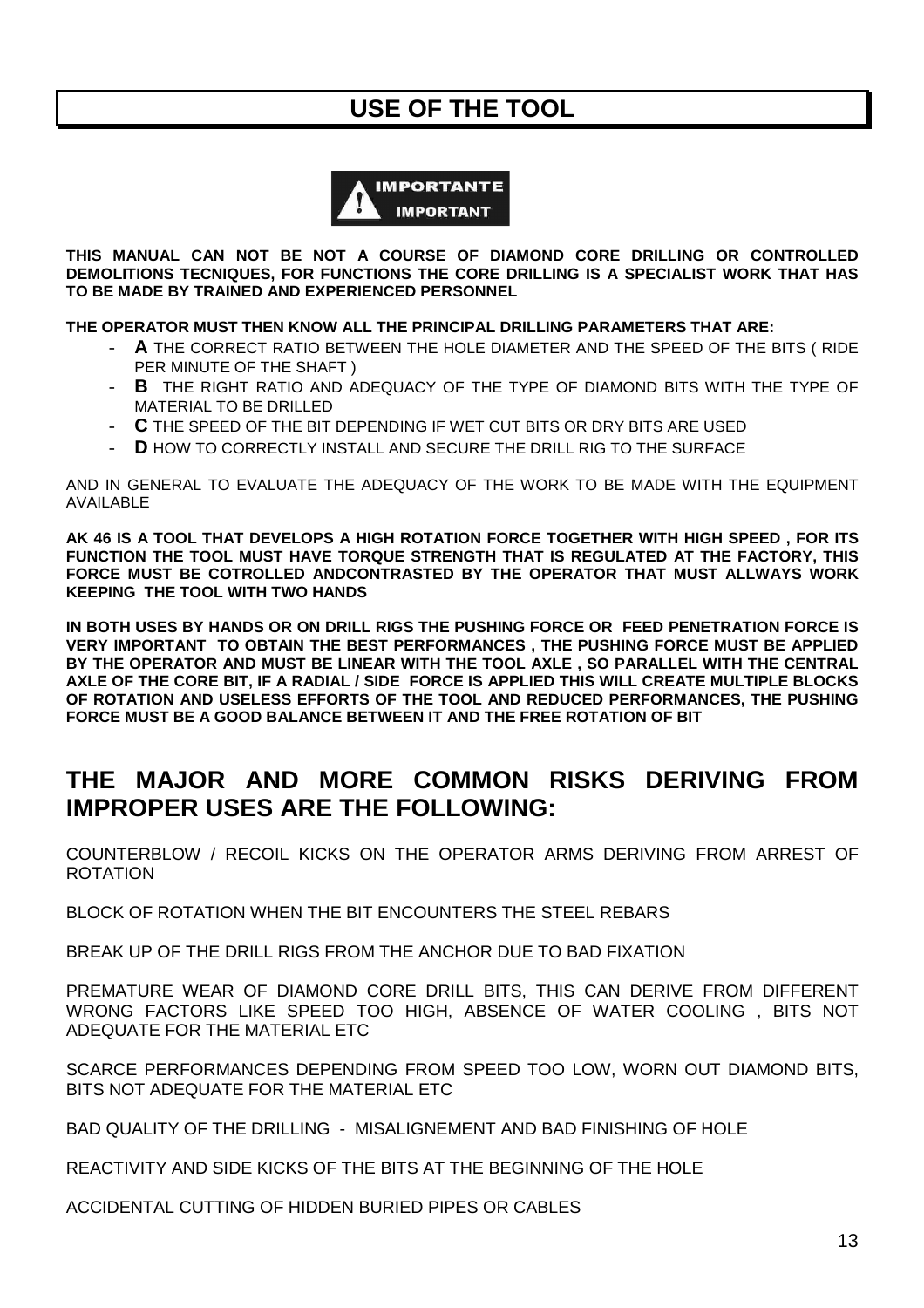### **OPERATIONS**

### **MANUAL USE OF THE TOOL**

- 1. WITHOUT ENGAGING THE TOOL ON THE MATERIAL, MAKE SOME FREE ROTATION IN ORDER TO GET FAMILIAR WITH TURNING EFFECT
- 2. ALLOW THE WATER SUPPLY TO TOOL
- 3. SECURELY KEEP THE TOOL WITH TWO HANDS AND BE READY TO THE TOOL REACTION
- 4. IF IT IS USED A CENTERING POINT , WITHOUT YET PULLING THE TRIGGER PUT THE BIT ON THE POINT TO DRILL AND SLIGHTLY PUSH THE CENTERING POINT IN THE WANTED POSITION, AT THIS POINT PULL TRIGGER STARTING ROTATION AND DRILLING
- 5. THE PUSHING FORCE MUST BE SUFFICIENT TO TURN THE BITS BUT WITHOUT SLOWING DOWN THE ROTATION SPEED, IF THE BIT SPEED SLOWS DOWN THE PERFORMANCES WILL IMMEDIATELY DROP
- 6. IF THE PUSHING FORCE IS TOO HIGH THE ROTATION WILL BE STOPPED BY THE SAFETY EFFECT OF THE TORQUE CONTROL VALVE, IT WILL BE THEN SUFFICIENT TO RETRACT THE BIT TO RE START ROTATION AND CONTINUE WORKING



**WHEN DRILLING UP WORD BE CAREFUL TO THE WATER WITH THE CONCRETE MUD THAT CAN FALL ON THE OPERATOR, THE SLIPPERY EFFECT OF THE WATER MAY CREATE DANGEROUS CONDITIONS AND PREVENT A SECURE TOOL CONTROL**

### **USE OF THE TOOL WITH DRILL RIGS**

#### **NOTE!**

**THE DRILL RIGS ARE STANDARD INDUSTRIAL PRODUCTS, IT WILL BE RESPONSABILITY OF THE OPERATOR TO PROPERLY INSTALL AND SECURELY FIX THE DRILL RIG ON THE SURFACE TO DRILL** 

**AK46 HAS A STANDARD COLLAR WITH Ø 60 mm THIS ALLOW THE INSTALLATION ON COMMON DRILL RIGS THAT MUST HAVE A DRILLING CAPACITY OF AT LEAST Ø 15 cm** 

- 1. BLOCK THE DRILL RIG SECURELY AND STEADY ON THE POINT TO DRILL
- 2. REMOVE FROM THE TOOL THE SIDE HANDLE AND ENGAGE THE "LOCK ON" BUTTON THAT KEEP IN **ON** THE TOOL
- 3. INSTALL THE TOOL ON THE DRILL RIG AND BE SURE IT IS FIRMLY BLOCKED
- 4. AFTER HAVING GIVEN WATER TO TOOL IF NECESSARY, WITH CAUTION START THE DRILLING WITH A LIMITED PUSHING PRESSURE TO EASE THE BEGINNING OF THE HOLE
- 5. ONCE THE BIT HAS CREATED THE INITIAL DRILLING "RING PRINT " THEN PUSH WITH HIGHER FORCE BUT ALLWAYS WITHOUT SLOWING THE ROTATION SPEED
- 6. WHILE KEEPING ATTENTION CONTINUE WITH DRILLING TILL THE COMPLETE HOLE IS MADE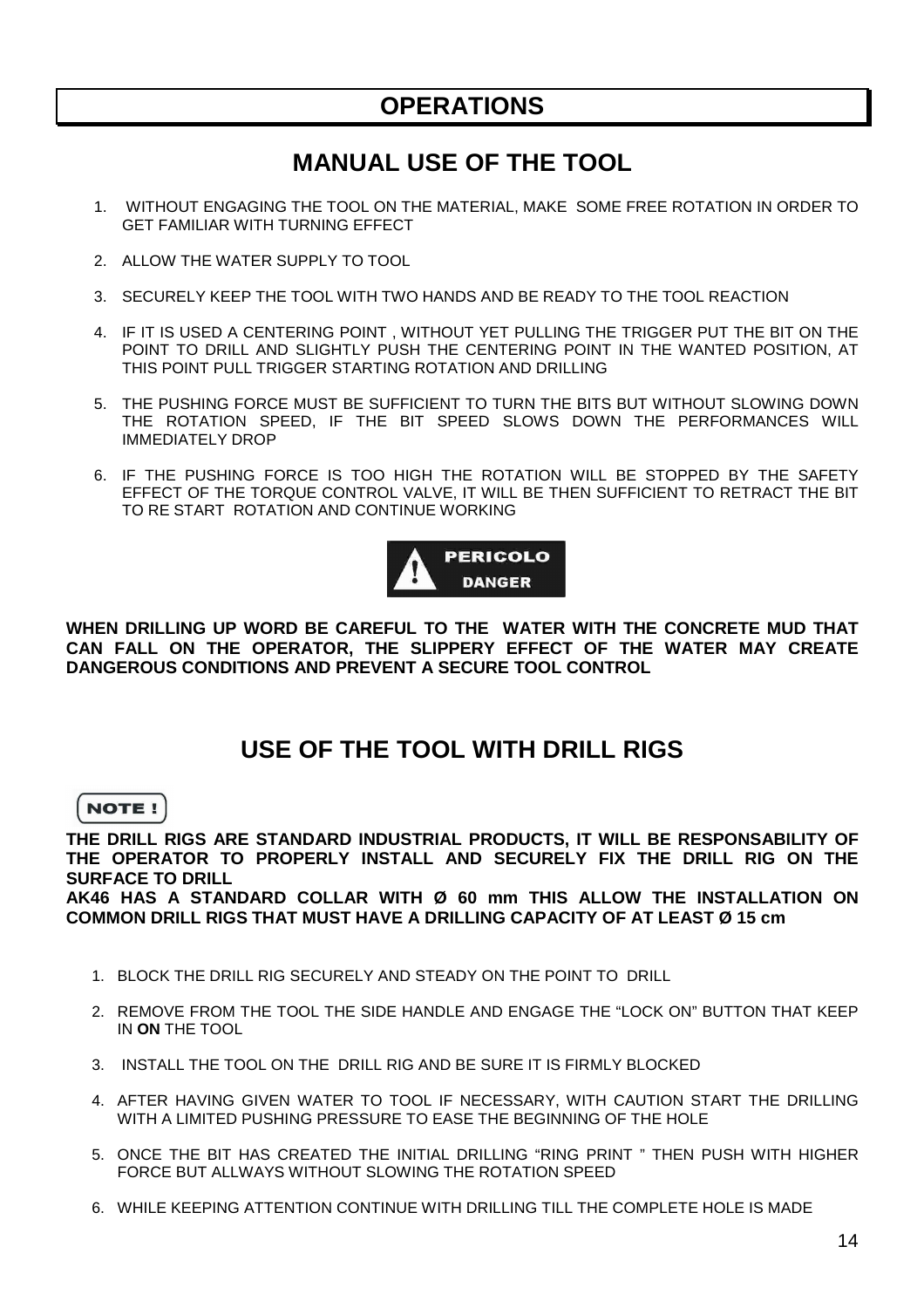### **END OF OPERATIONS**

- 1. WITH MANUAL USE LAY DOWN THE TOOL LIMITING CONTACTS WITH THE MUD AND DIRT
- 2. PUT THE FLOW LEVER OF THE POWER PACK IN **OFF** POSITION, THIS WILL TAKE AWAY FLOW TO TOOL
- 3. PUT THE PACK ENGINE OFF
- 4. DISCONNECT THE TOOL FROM THE OIL FLEXIBLE HOSE RELEASING **FIRST THE PRESSURE HOSE** ( IS THE SHORT HOSE ON THE TOOL ON TRIGGER SIDE ) CORRESPONDING TO THE HOLE WITH **P – IN**  PUNCHED ON THE TOOL. THIS OPERATION WILL PREVENT ACCIDENTAL PRESSURE TRAPPING INSIDE THE TOOL.
- 5. DISCONNECT THE FLEXIBLE OIL HOSE FROM THE POWER PACK
- 6. ROLL UP THE OIL FLEXIBLE HOSE IN CIRCLES OF ABOUT 60 CM OF DIAMETER, CONNECTING THE QUICK COUPLERS AT THE EXTREMITIES IN THE "HEAD/TAIL" WAY. THIS OPERATION WILL PROTECT THE OIL COUPLERS AGAINST IMPACTS OR SCRAPING AND WILL ALSO HELP IN KEEPING THE HOSE WELL ROLLED UP.
- 7. DETACH THE DIAMOND CORE BIT FROM THE TOOL IF NEEDED, CONTROL THE STATE AND EFFICIENCY OF THE BIT AND DISCARD THOSE DAMAGED TO AVOID THAT CAN BE REUSED
- 8. STORE THE EQUIPMENT IN A SAFE PLACE REPAIRED FROM BUMPS AND ATMOSPHERIC AGENTS
- 9. IF THE EQUIPMENT SHOULD BE TRANSPORTED ON VEHICLES OR TRUCKS, TAKE CARE THAT IT IS LOADED AND BLOCKED IN A PROPER WAY FOR AVOIDING TILTING AND DAMAGES.

### MAINTENANCE AND CARE OF THE PRODUCT

### **CLEANING OF THE TOOL**

**WHEN THE CONCRETE MUD BECOMES SOLID CREATES INCRUSTATIONS THAT ARE DIFFICILT TO CLEAN AND MAKE DAMAGES, THE TOOL CLEANING IS ESSENTIAL FOR THE GOOD FUNCTIONING OF THE EQUIPMENT. A CLEAN PRODUCT WILL IMMEDIATELY ALLOW TO FIND OIL LEAKS OR CAUSES OF MALFUNCTIONING. A CLEAN TOOL IS ALSO MORE COMFORTABLE FOR THE OPERATOR AND GUARANTEES A FIRM GRIP.** 

#### **CLEANING WITH CLOTHS OR PAPER**

- THE TOOL CAN BE CLEANED WITH A DAMP RAG, USING A BRUSH WITH GASOHOL OR AN AIR GUN FOR ELIMINATING ALL TRACES OF DIRT AND OIL
- CLEAN IN PARTICULAR THE RECESSED POINTS AND CAVITIES AND THE CONNECTION SURFACE OF THE QUICK COUPLERS.
- WITH THE TOOL PERFECTLY DRY, SPRAY A PROTECTIVE-DEWATERING PRODUCT (**CRC-**or **WD40**) ON THE TOOL AND ON THE QUICK COUPLERS.
- DRY UP COMPLETELY THE TOOL HANDLE TO GUARANTEE A FIRM GRIP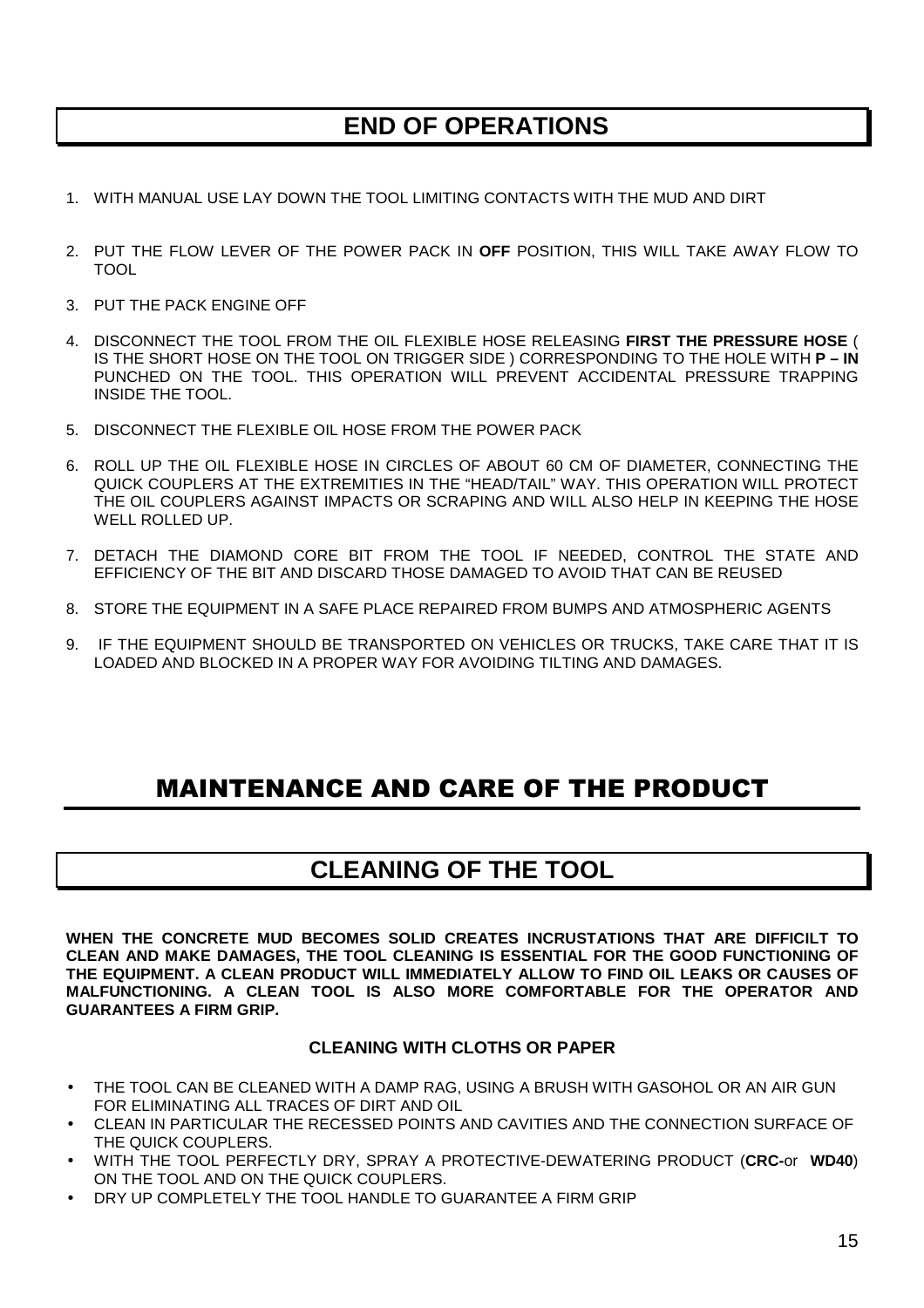### **PERIODICAL CONTROLS**

#### **EVERY TIME THE EQUIPMENT IS USED :**

- 1. CONTROL THAT THE TRIGGER RETURN SPRING IS EFFICIENT , AND THAT THE SCREWS, THE VALVES, AND ALL COMPONENTS ARE WELL INSTALLED AND EFFICIENT, IN CASE SOMETHING IS DAMAGED IMMEDIATELY DISCARD THE PART OR INFORM YOUR FOREMAN SO THE PARTS WILL NOT BE REUSED
- 2. CLEAN THE TOOL AND ITS HOSES AND THE REST OF THE EQUIPMENT
- 3. PERFORM A GENERAL INSPECTION OF ALL THE EQUIPMENT

#### **MAINTENANCE OF THE OIL FLEXIBLE HOSE**

#### INSPECTION OF THE HOSE

- Lay the flexible hoses on the floor and control if there are oil leaks and the hose surfaces are integral without peeled sections showing metallic braid with broken steel wires.
- the presence of little sections of wire braid can be tolerated only if the wires are not broken and still braided.
- Control the pressed bushing at the extremity of the hydraulic hoses and discard immediately hoses showing bending, squeezing, or deformations.
- Check that the quick couplers are well dry, without oil leaks and that the knurled bushing on the female quick coupler is intact and can slide freely during the connections. The male coupler should be intact, without dents and deformations. If you try to force the connection of a damaged male coupler, this will damage irremediably also the female.
- If the oil flexible hose and quick couplers show oil leaks, even if the couplers are well screwed into the hose fittings, they should be immediately substituted with new parts.
- Replace hoses that show squeezing, unnatural bending, deformations, swellings, etc…

#### **CARE AND MAINTENANCE OF THE OIL FLEXIBLE HOSES**

The flexible hose can be cleaned with a hydro cleaner or pressure washer after having laid it on a clean surface. Clean with the water jet in particular near the area of the clips where the dirt is going to deposit.

Move the hoses and wash completely in particular the quick couplers.

Blow the hoses with an air gun in particular in the area of the quick couplers.

Roll up the flexible hoses in a roll having a diameter of about 60-70 cm and connect the quick couplers at the ends in the "head/tail" way. This operation will protect them against impacts or scraping.

Place the hose in a safe and dry place, protected from bumps and weather



**IF A FLEXIBLE HOSE FULL OF OIL REMAINS UNDER THE SUN, THE OIL EXPANSION DUE TO THE HEAT CAN CAUSE A PRESSURE INCREASE AND PREVENT THE CONNECTION OF THE QUICK COUPLERS. TO DECREASE PRESSURE, LOOSEN THE QUICK COUPLERS, DRIPPING SOME OIL DROPS DE-PRESSURIZING THE HOSE.** 



**THE FLEXIBLE HOSE ALWAYS REMAINS FULL OF OIL THAT, DEPENDING ON THE HOSE LENGTH, CAN HAVE A RELEVANT VOLUME. IF YOU CHANGE THE HYDRAULIC OIL IN THE POWER PACK, IT IS RECOMMENDED TO REPLACE ALSO THE OIL IN THE HOSES.** 

**THIS WILL ASSURE A FULL REPLACEMENT AND AVOID THE CONTAMINATION OF THE NEW OIL.**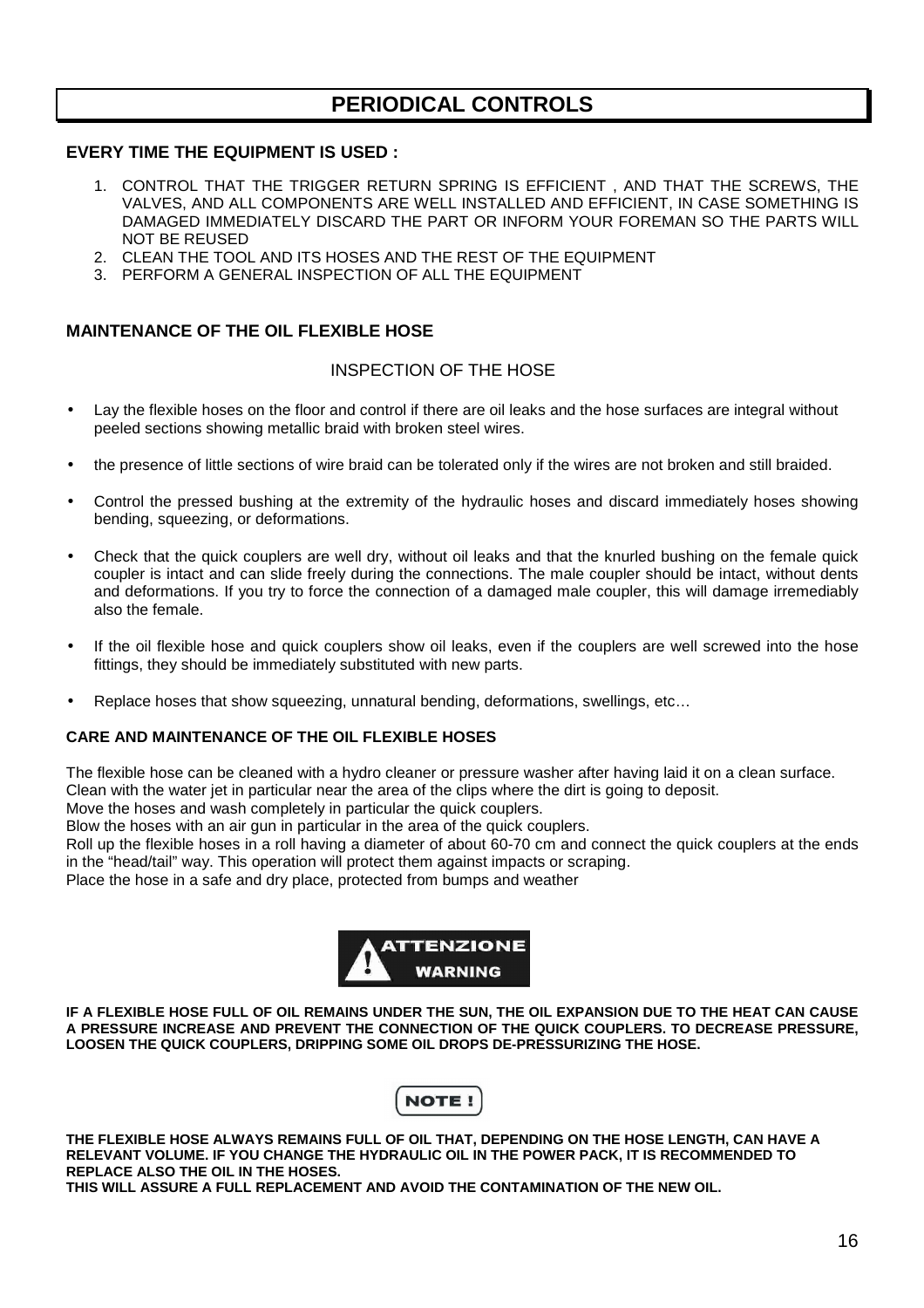### **DISPOSAL AND SCRAPPING**

### **IMPORTANT**

HYDRAULIC OIL FILTERS – ACID OF THE BATTERIES ENGINE OIL FILTERS – ALL FUELS

THE HYDRAULIC OIL – THE HYDRAULIC OIL – BATTERIES OF THE POWER PACKS ENGINE OIL – FLEXIBLE HOSES FULL OF OIL

## **ARE DANGEROUS WASTES**

#### **THAT MUST BE DISPOSED ACCORDING TO THE LOCAL REGULATION OF YOUR COUNTRY OR MUNICIPALITY**



#### **DON'T THROW AWAY THE LIQUIDS AND MATERIALS OF THE ABOVE-MENTIONED LIST. THE INFRINGEMENT OF THE RULES REGARDING THE DISPOSAL OF DANGEROUS WASTES IMPLIES LEGAL RESPONSIBILITIES.**

Also the storing and charging/discharging management of the materials of the above-mentioned list have to be run according to the specific regulation.

For information about the handling and disposal of the dangerous wastes contact the ENVIRONMENT department of your municipality.



Except for the liquids and materials of the previous list, the other components of the products manufactured by **DOA** are fabricated with recyclable materials that can be stored, disposed and scrapped without particular cautions.

#### **MATERIALS AND COMPONENTS USED BY DOA DO NOT CONTAIN ASBESTOS OR OTHER TOXIC ELEMENTS THAT REQUIRE SPECIAL CAUTION FOR THEIR USE.**

# **REPAIR**

**DISASSEMBLY – INSPECTION OF THE PARTS – REASSEMBLY** 



**DOA HYDRAULIC TOOLS ARE PROFESSIONAL PRODUCTS THAT SHOULD BE REPAIRED ONLY BY QUALIFIED PERSONNEL.** 

**THE TOOL REPAIR MAY REQUIRE TECHNICAL LITERATURE AND INSTRUMENTS FOR THE CONTROL OF THE HYDRAULIC VALUES AND AN ADEQUATE HYDRAULIC SOURCE NECESSARY FOR CARRYING OUT THE TOOL FUNCTIONING TESTS.** 

**IT IS THEREFORE ADVISABLE NOT TO START THE COMPLETE DISASSEMBLY OF THE PRODUCT IF YOU ARE NOT A TECHNICIAN AND IF PROFESSIONAL TOOLS AND EQUIPMENT ARE NOT AVAILABLE**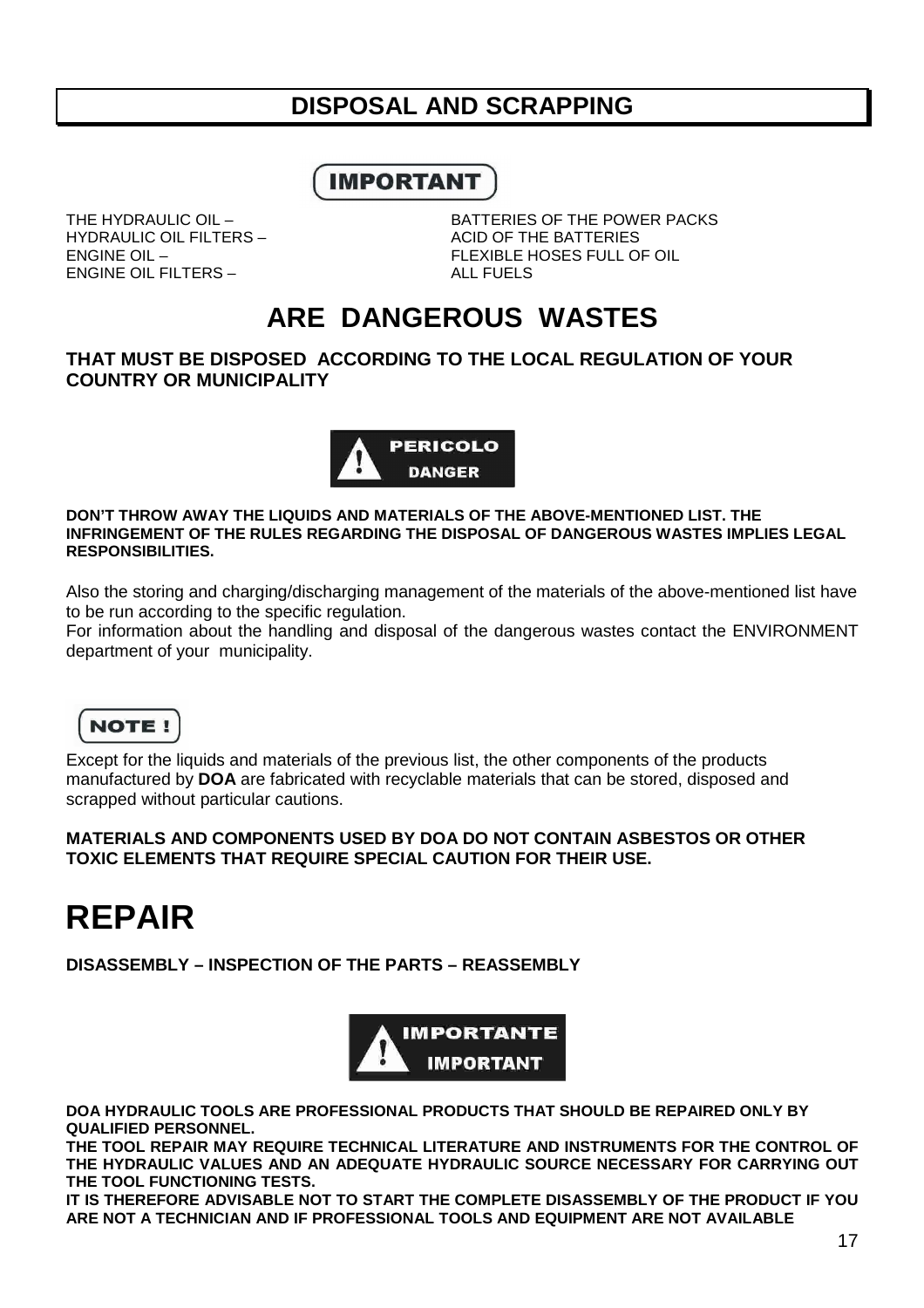# **REPAIR OF PRODUCTS UNDER WARRANTY**

### **IMPORTANT**

IF THE PRODUCTS ARE STILL UNDER WARRANTY, THE REPAIRS MUST BE CARRIED OUT ONLY BY DOA AUTHORIZED SERVICE AGENTS OTHERWISE THE WARRANTY WILL BE AUTOMATICALLY NULLIFIED.

### **GENERAL INFORMATION**

Although we recommend that the repairs have to be carried out only by authorized DOA service agents, some minor repairs can be carried out also by other engineers, in this case follow these instructions:

#### BEFORE DISASSEMBLY

- Clean accurately the product and remove any trace of dirt and solidified concrete.
- Keep available a clean working surface, paper, rags, tools, an air gun, a rubber hammer, a brass punch, a vice with soft protection for the jaws, a clean container for collecting the tool oil.
- Keep available an exploded view of the tool and part list.
- Consider that when the tool is completely disassembled, it's recommended to replace all exposed seals.

### **NOTE!**

**OFTEN THE CAUSE OF FAILURE IS NOT DUE TO PROBLEMS OF THE HYDRAULIC TOOLS, BUT TO PROBLEMS OF THE HYDRAULIC CIRCUITS WHICH COULD NOT HAVE PRESSURE AND FLOW CORRECT VALUES. IF YOU SUPPOSE THIS, DO NOT DISASSEMBLE THE TOOL, DO NOT MAKE EXPERIMENTS AND CONTACT THE NEAREST AUTHORIZED DOA CENTRE.** 

#### **GENERAL PRE-INSPECTION**

- CONTROL THAT THE TOOL IS INTEGRAL AND COMPLETE, AND THAT ALL BOLTS AND NUTS ARE IN THEIR PLACE AND WELL TIGHTENED.
- CHECK THAT POSSIBLE SAFETY DEVICES AND THE RETURN SPRING ARE EFFICIENT, WITHOUT DEFORMATIONS AND IN THEIR ORIGINAL STATE. IF THEY HAVE BEEN MODIFIED OR REPAIRED ADAPTING THEM, DISCARD THEM AND ORDER NEW PARTS.
- IF SAFETY OR WARNING STICKERS ARE DAMAGED, ILLEGIBLE OR MISSING, ORDER NEW PARTS CHECKING THE PART NUMBER ON THE TOOL PART LIST.
- CONTROL THE ACCESSORIES:, HYDRAULIC FLEXIBLE HOSES AND QUICK COUPLERS ARE OF THE RIGHT TYPE AND INTEGRAL, ORIENTED IN THE RIGHT WAY AND THEY ARE NOT THE CAUSE OF THE PROBLEMS.
- CONTROL THE QUICK COUPLERS ON THE TOOL AND ON THE FLEXIBLE HOSES, MAKE SURE THEY ARE CORRECTLY INSTALLED, THAT THEY CAN BE CONNECTED IN THE RIGHT WAY TO ASSURE THE RIGHT OIL DIRECTION.
- CONTROL THE FLEXIBLE HOSES, DISCARDING THOSE DAMAGED, WORN, SQUEEZED, ETC., CONTROL ALSO THAT THERE ARE NOT EXPOSED BRAIDS.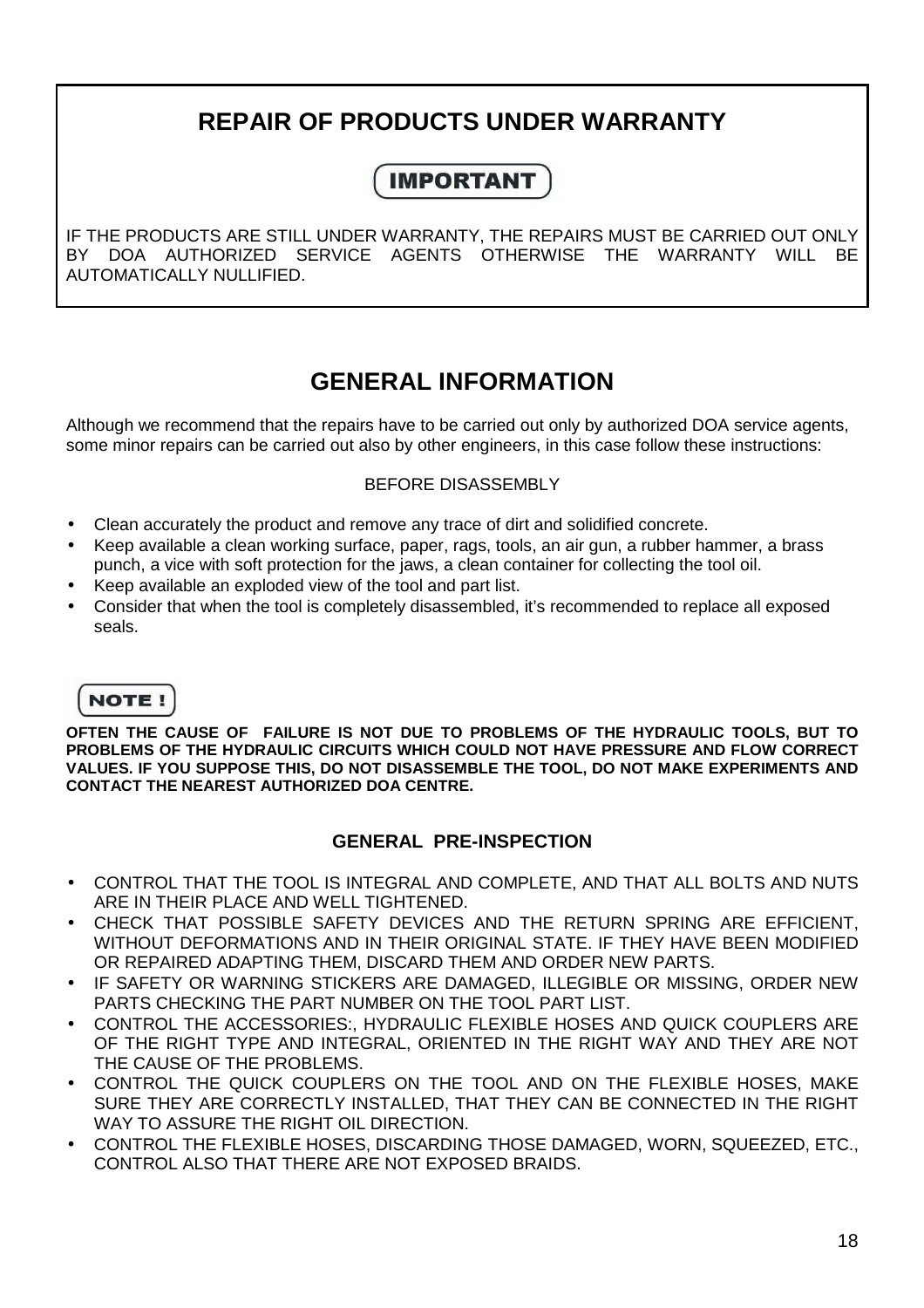#### **DISASSEMBLY**

- REMOVE THE PIG-TAIL HOSES OR THE QUICK COUPLERS FROM THE TOOLS, MEMORIZING THE ORIGINAL POSITION OF THE PARTS. REMIND THAT THE FEMALE QUICK COUPLERS SHOULD BE INSTALLED ON THE PUMP IN THE HOLE WITH **P** PUNCHED (OIL ENTERS THE TOOL), COLLECT THE DRIPPING OIL IN A CLEAN CONTAINER. CHECK IF THE OIL IS DIRTY, OR WITH IMPURITIES, THIS WILL HELP IN FINDING SOME CAUSES OF PROBLEMS.
- IF A VICE IS USED FOR HOLDING THE TOOL, ALWAYS COVER THE JAWS OF THE VICE WITH SOFT PROTECTIONS, AND BLOCK THE TOOL IN ITS MORE SOLID POINT, FOR NOT DEFORMING THE PARTS.
- IF IT IS POSSIBLE TO MEMORIZE THE ORIGINAL POSITION OF THE SCREWS AND THEIR TENSION.
- IF IT IS POSSIBLE TO DISASSEMBLE ONLY THE PART INVOLVED IN THE PROBLEM, MEMORIZING THEIR ORIGINAL POSITION AND THE ORIENTATION OF THE SEALS.



**THE HYDRAULIC COMPONENTS OF DOA PRODUCTS ARE MANUFACTURED WITH FINE WORKMANSHIP AND STRICT TOLERANCES. BE CAREFUL NOT TO DEFORM AND DROP THEM. IT IS COMPULSORY TO KEEP EVERYTHING CLEAN. WHEN IT IS POSSIBLE INSTALL PARTS WITH MORE THAN ONE INSTALLABLE POSITION, IN THE ORIGINAL POSITION.** 

#### **HYDRAULIC COMPONENTS INSPECTION**



#### **THE HYDRAULIC MOTOR SHOULD NEVER BE DISASSEMBLED. IF THE MOTOR SHOWS OIL LEAKS OR OTHER DAMAGES IT MUST BE SHIPPED TO DOA FOR REPAIR**

#### **SEALS - O-RINGS**

• CONTROL THE CONDITION AND AREA OF WEAR, TRYING TO FIND THE CAUSE (DIRTY OIL, EXCESS OF TURNS, OTHER). IT IS ALWAYS BETTER TO REPLACE ALL SEALS THAT HAVE BEEN DISASSEMBLED, IN PARTICULAR THE "DYNAMIC SEALS", WHICH SEAL MOVING OR ROTATING PARTS. THESE SEALS ARE MORE SUBJECT TO WEAR.

**NOTE!** 

**IF WORKING PROBLEMS REOCCUR OVER AND OVER, THE CAUSE OR CAUSES OF MALFUNCTIONING ARE PROBABLY IN THE HYDRAULIC CIRCUIT. FOR SOLVING THESE PROBLEMS, CONTACT THE NEAREST DOA SERVICE AGENT. THE TROUBLE SHOOTING CHART PROBLEM-CAUSE-SOLUTION AT THE END OF THIS MANUAL GIVES SOME GENERAL INFORMATION ABOUT FUNCTIONING PROBLEMS LINKED WITH HYDRAULIC CIRCUITS.** 

### **IMPORTANT**

#### **IF THE PRODUCT SHOULD BE SHIPPED:**

**DRIP THE TOOL COMPLETELY AND MAKE SURE THAT THE TOOL IS PERFECTLY SEALED AND THAT THERE ARE NOT OIL OR WATER LEAKS DURING THE TRANSPORT.** 

**USE AN ADEQUATE CONTAINER OR PACKAGING, SUFFICIENTLY STRONG AND PROPORTIONAL TO THE TOOL WEIGHT, IN ORDER TO PROTECT THE TOOL AND MAINTAIN ITS INTEGRITY.**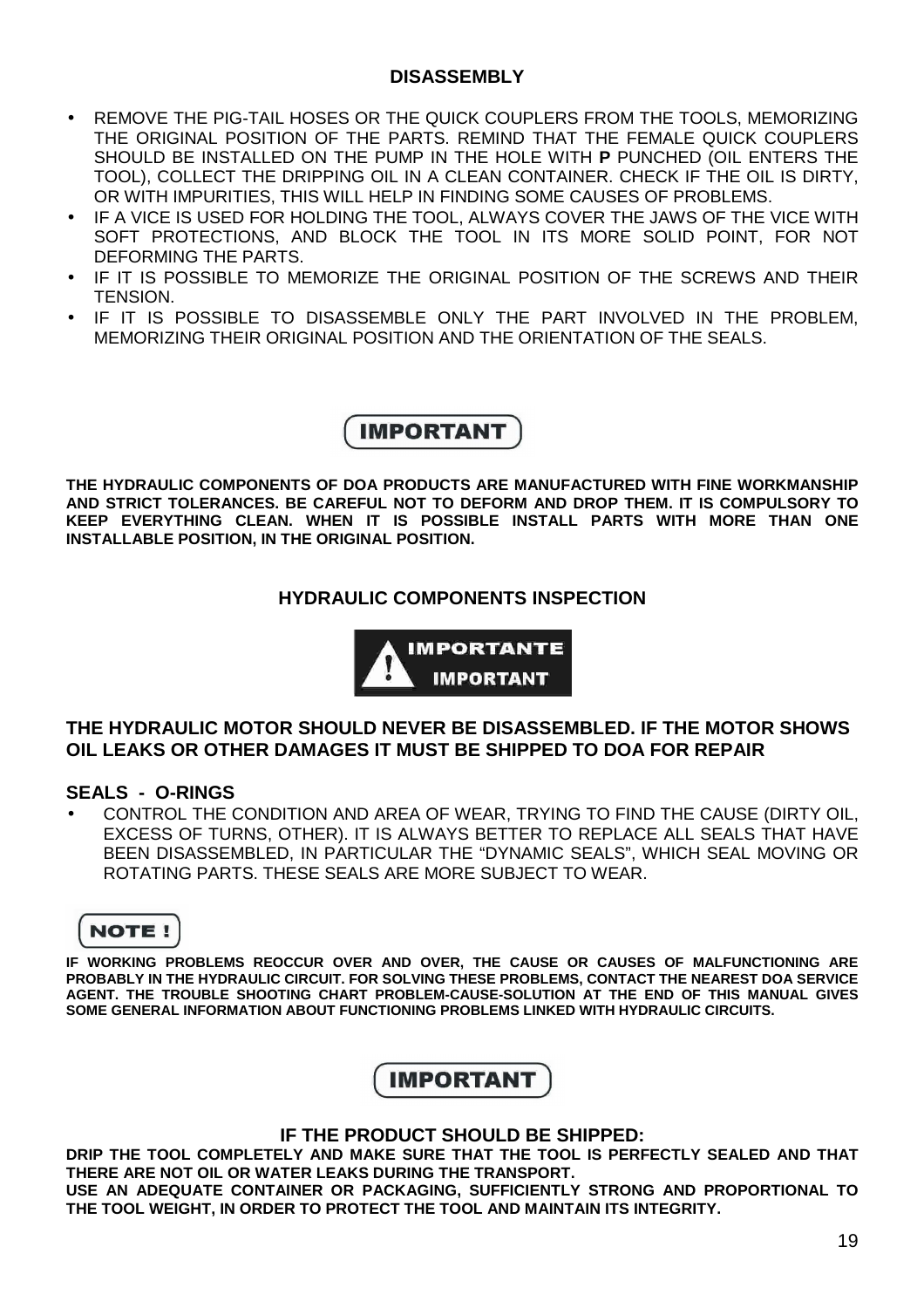# **PROBLEM / CAUSE / SOLUTION TRUBLE SHOOTING CHART**

THE FOLLOWING TABLE IS A GUIDE FOR FINDING AND SOLVING THE MOST COMMON WORKING PROBLEMS. THE CAUSES OF MALFUNCTION OFTEN DEPEND ON INADEQUATE VALUES OF THE HYDRAULIC CIRCUIT. THE CONTROL OF THE PRESSURE-FLOW-BACK PRESSURE VALUES SHOULD BE CARRIED OUT WITH PROPER INSTRUMENTS AND OIL AT A TEMPERATURE OF **ABOUT 40° C.**

#### **PROBLEM:**

### **IT IS NOT POSSIBLE TO CONNECT THE HOSES TO TOOL**

| <b>CAUSE</b>                                                                       | <b>SOLUTION</b>                                                                                                      |
|------------------------------------------------------------------------------------|----------------------------------------------------------------------------------------------------------------------|
| Quick couplers damaged or blocked or Control and change as necessary<br>inadequate |                                                                                                                      |
| pressure                                                                           | Tool or hoses pressurised by residual Verify and release some oil drops after<br>having unscrewed the quick couplers |

#### **PROBLEM:**

### **THE TOOL SHAFT DOES NOT TURN**

| <b>CAUSE</b>                                                                | <b>SOLUTION</b>                                                   |
|-----------------------------------------------------------------------------|-------------------------------------------------------------------|
| Power pack flow lever left in OFF                                           | Put flow lever in <b>ON</b> delivering flow to tool               |
| Problems of flow circulation                                                | Control hoses, quick couplers and their<br>installation sequence, |
| The trigger or the ON OFF valve are broken Control and repair<br>or blocked |                                                                   |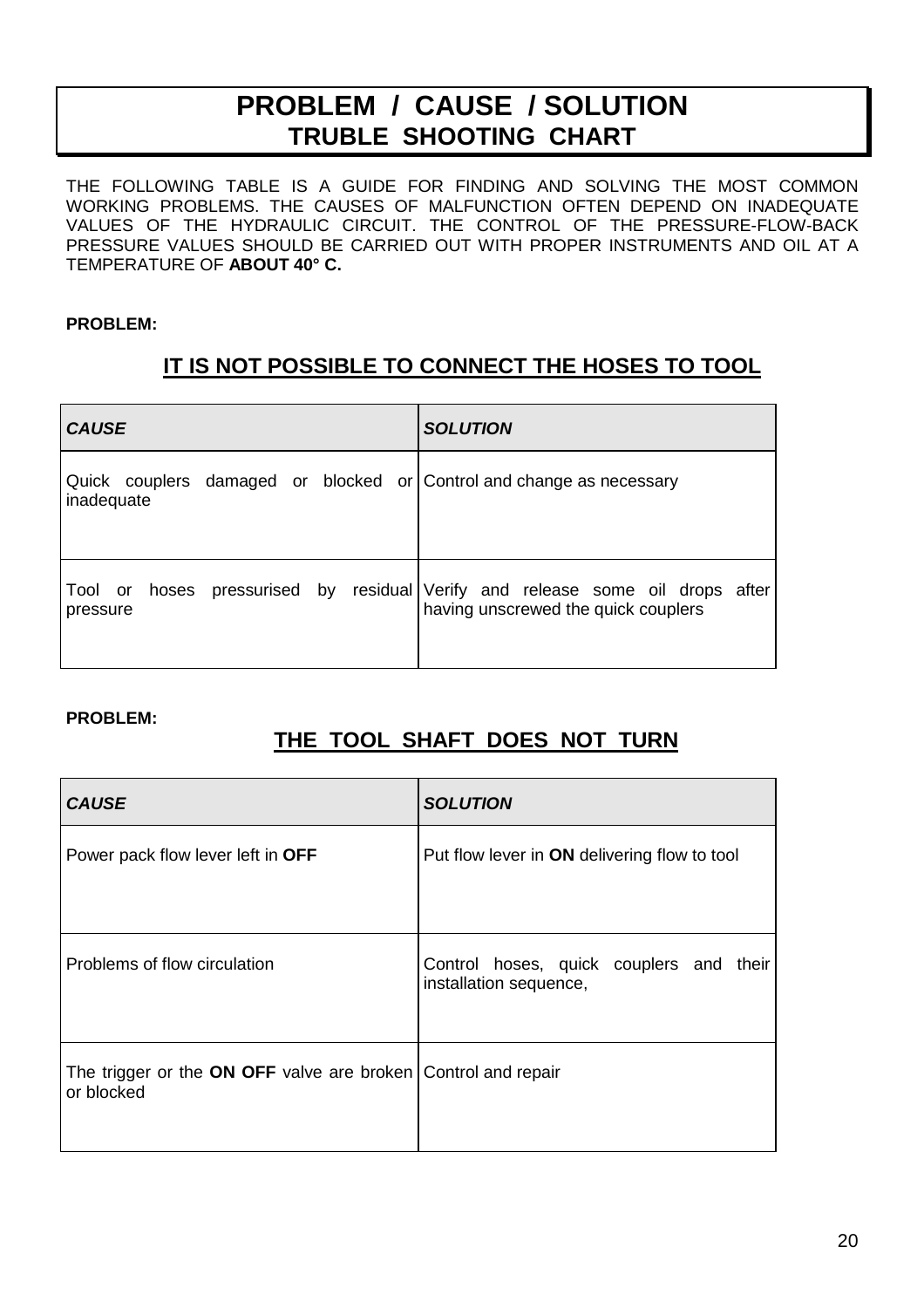| Broken hydraulic motor or broken drive shaft   Control / repair or contact the nearest DOA<br>service agent |
|-------------------------------------------------------------------------------------------------------------|
|-------------------------------------------------------------------------------------------------------------|

#### **PROBLEM**

### **THE DIAMOND BIT TURNS BUT THERE ARE POOR PERFORMANCES – TOOL HAS NO POWER**

| <b>CAUSE</b>                                                                                                                                                                                         | <b>SOLUTION</b>                                      |
|------------------------------------------------------------------------------------------------------------------------------------------------------------------------------------------------------|------------------------------------------------------|
| The torque control valves integrated in the Control, clean or change<br>tool are dirty, damaged or blocked                                                                                           |                                                      |
| The power pack does not give sufficient Control the power pack pressure delivery<br>pressure<br>The power pack has low setting of the relief Increase setting of relief valve of power pack<br>valve |                                                      |
| <b>Tool broken</b>                                                                                                                                                                                   | Control and contact the nearest DOA service<br>agent |

#### **PROBLEM:**

### **THE TOOL SPEED IS TOO HIGH OR TOO LOW**

| <b>CAUSE</b>                                                                         | <b>SOLUTION</b>                                                                                                                      |
|--------------------------------------------------------------------------------------|--------------------------------------------------------------------------------------------------------------------------------------|
| The tool trigger and its ON OFF valve are Control, clean, repair or change<br>broken |                                                                                                                                      |
| flow to tool                                                                         | The power pack gives low flow, insufficient Control the flow delivery of power pack in<br>case contact the nearest DOA service agent |
| circulation                                                                          | Broken tool or broken power pack or bad oil Control or repair and contact the nearest<br>DOA service agent                           |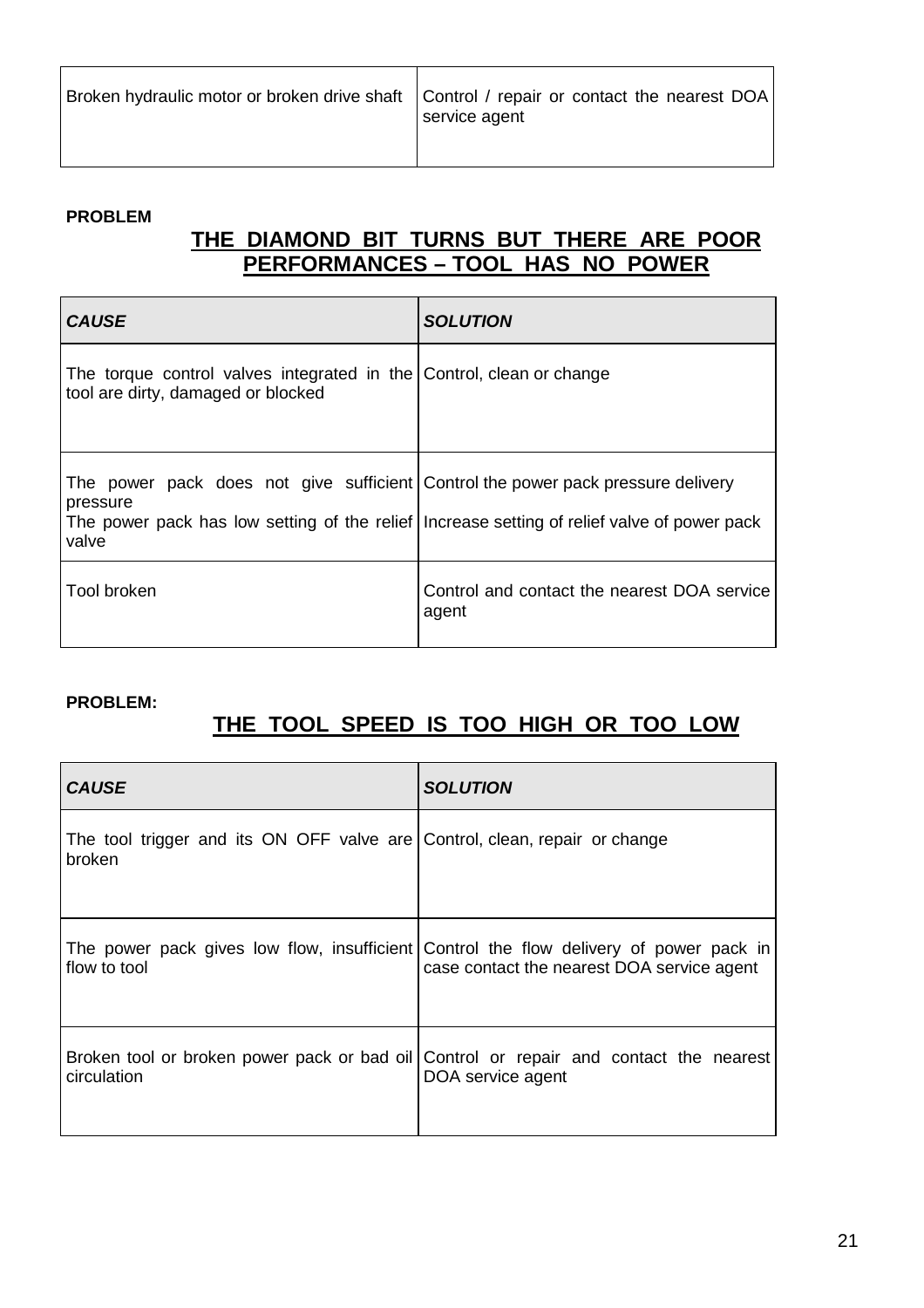#### **PROBLEM:**

### **TOOL WORKS WELL BUT THERE ARE POOR PERFORMANCES**

| <b>CAUSE</b>                                                                   | <b>SOLUTION</b>                                                                                                |
|--------------------------------------------------------------------------------|----------------------------------------------------------------------------------------------------------------|
| speed - Bad state of diamond segments or agent<br>diamond dull - no abrasivity | Diamond bits inadequate to material or to tool Control and contact the nearest DOA service                     |
| not drillable with diamond bits                                                | The material has plastic inside or is simply Control hoses, quick couplers and their<br>installation sequence, |
| High back pressure, hoses too long                                             | Control and repair, in case unblock the<br>devise with a hand type system then continue<br>with tool           |

#### **PROBLEM:**

### **THE CORE BITS AND SHAFT KEEP TURNING ALSO WHEN TRIGGER IS RELEASED**

| <b>CAUSE</b>                         | <b>SOLUTION</b>                                                                              |
|--------------------------------------|----------------------------------------------------------------------------------------------|
| Broken return spring of trigger      | <b>STOP WORK IMMEDIATELY</b><br>Control, repair and contact the nearest DOA<br>service agent |
| The ON OFF valve of trigger is dirty | Control and clean, change and control<br>hydraulic power pack oil filter                     |